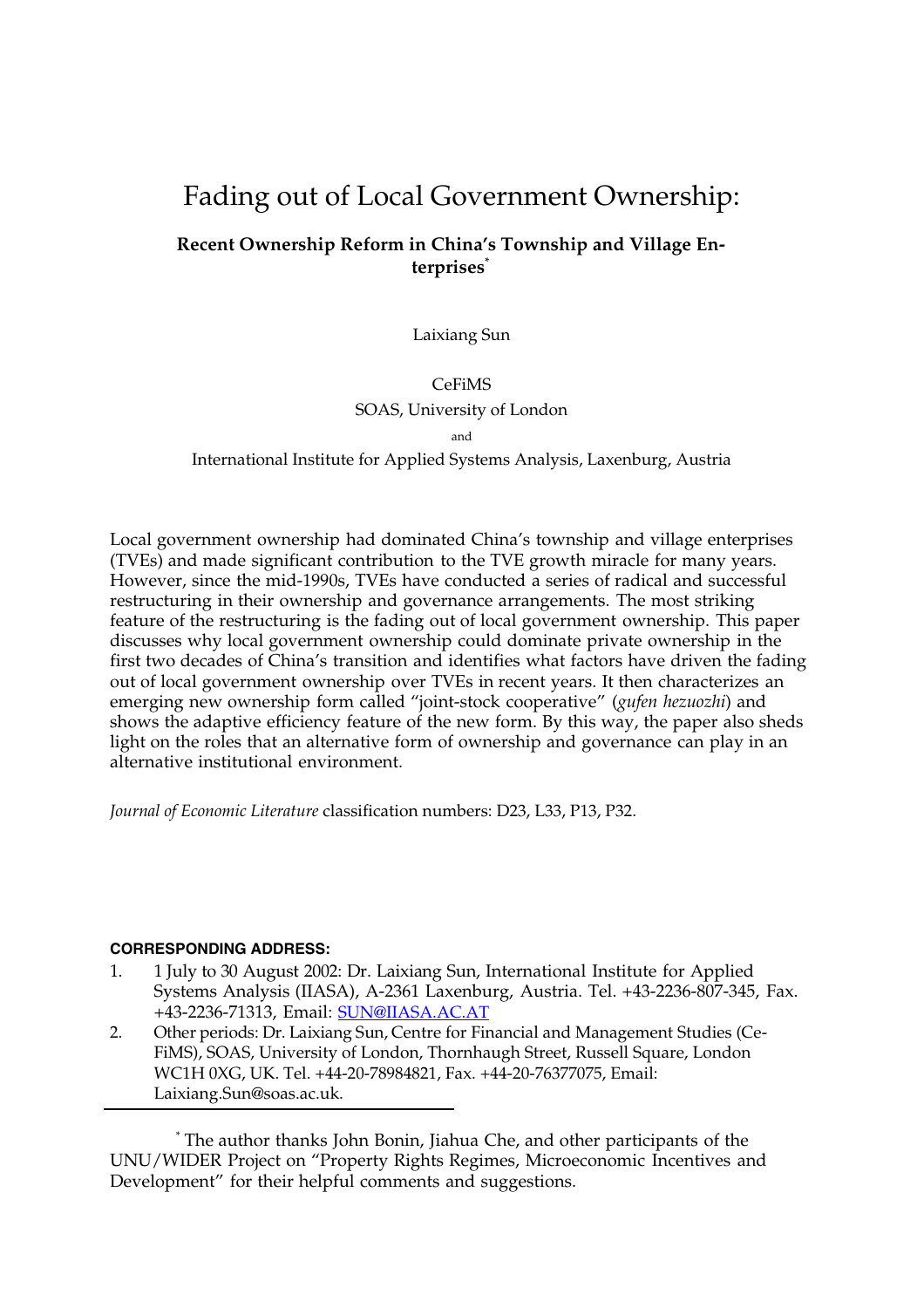"It is not the strongest species that survive, nor the most intelligent, but the ones most responsive to change."

— Darwinian proverb

## **1. Introduction**

The rising of rural enterprises and especially township and village enterprises (TVEs) has been the most striking feature of China's impressive development since the late 1970s. By 1995, industrial TVEs had become the number one producer in China's industrial production and thus taken over the position of state owned enterprises (SOEs) in the sector. During 1995-2000, they produced over 30 percent of the national totals of industrial value-added, profits, and output, and all TVEs across non-agricultural sectors created more than 15 percent of China's GDP (Sun, 2000; *Yearbook of China's Township and Village Enterprises*, 2000, p.113, 2001, pp. 3-5, 95).i

TVEs are either collectively established by or initially based on and closely associated with rural communities such as townships and villages. A typical TVE before the recent ownership restructuring can be best characterized as a community enterprise with a governance structure in which the community government has control (Che and Qian, 1998a; Perotti *et al*., 1999; Che, 2002). In the recent wave of large-scale ownership restructuring, although most small TVEs have been outright privatized by selling them to their managers or other private owners, the restructured ownership of a typical larger TVE has been characterized by a joint ownership across its employees, the community government, and outside equity-holders. The local government has continued to be involved in the governance of the restructured TVE via the community assets management body and the Party branch. However, its role in governance has been increasingly transformed from the sole owner and supervisor of the TVE to one more similar to that of a major institutional shareholder. It might take a long time for local government ownership to fade out completely, nevertheless the process has been proceeding well on this way and the trend has become widely accepted.

Of various joint-ownership arrangements, the most popular one is the "jointstock cooperative" (*gufen hezuozhi*).<sup>ii</sup> The stylized features of joint-stock cooperatives (JSCs) can be spelled out as follows.<sup>iii</sup> (a) Managers and employees own a majority of the total share of the firm and share-holdings among them differ on the basis of paid subscriptions. (b) The firm is closely held, implying that ownership shares are typically not freely marketable, although subscribed shares can be transferred within the community. (c) The local government may hold a large part of shares in the name of community citizens. (d) In addition to the shares held by the insiders and local government, there usually exist some (or even large) shares of outside equity which carry one vote per share. (e) A representative form of governance is usually employed based on "oneperson-one-vote" or "one-share-one-vote" or a combination of both voting principles. (f) The layoff of the cooperative members is common, and the layoffs may continue to hold their shares or may sell their shares back to the cooperatives.

There are typically different types of shares. One of them, for example, may be similar to a trust fund for employee pensions, the fund is owned by employees as a whole and benefits from the fund are distributed mainly according to seniority. Shares that confer the greatest ownership rights are those that have been subscribed by employees as individuals, which we call the most *active shares*. However, because of the relative smallness of the firms, these most active shares are not freely marketable. This makes these individually subscribed shares much closer to a venture capital investment with a simple profit sharing scheme than to the shares of Western public companies. The profit sharing scheme is typically like that: a fixed proportion of total profits (after taxes) is earmarked as the shareholding fund for the distribution of dividends.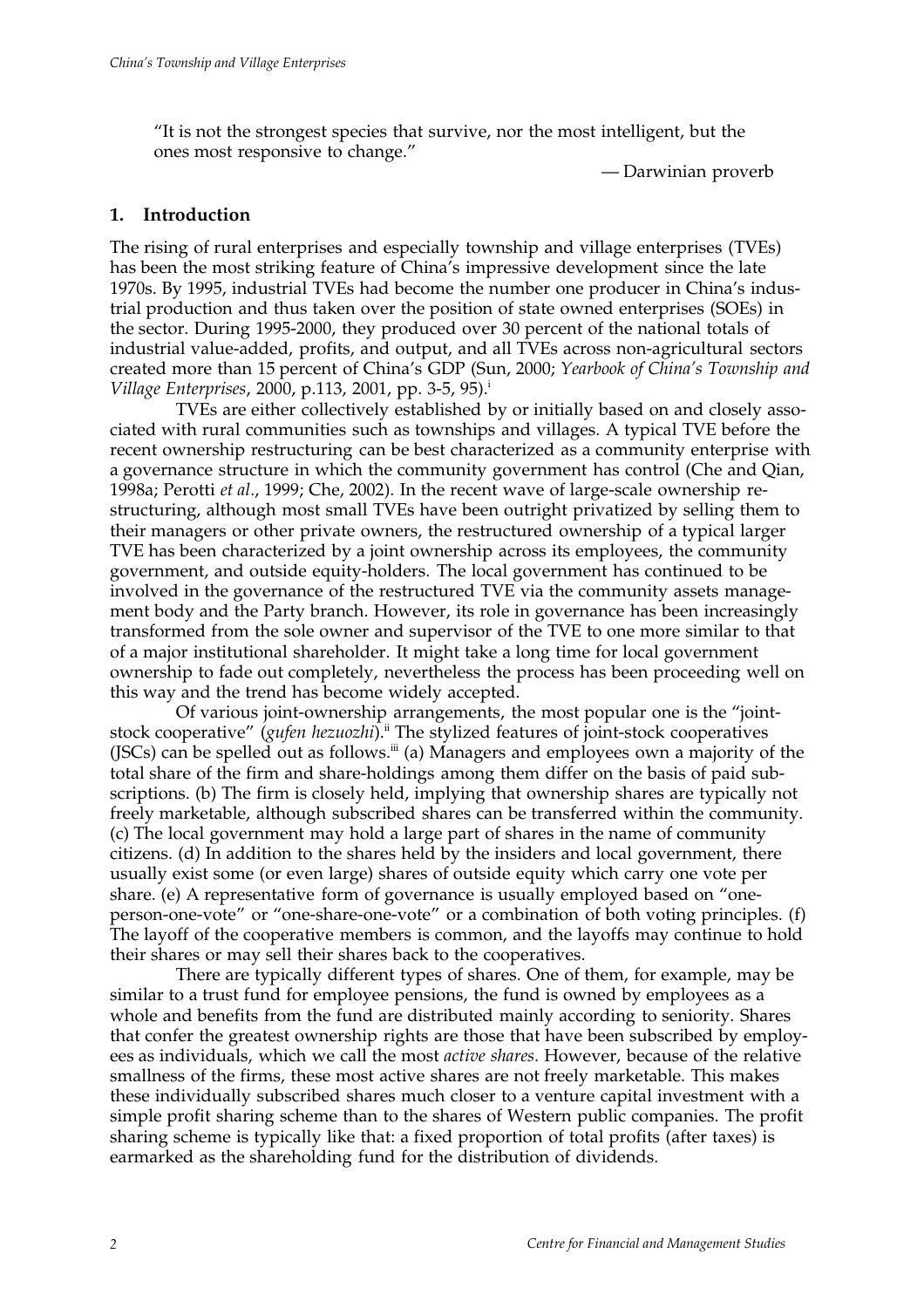While the performance of JSCs may widely differ across individual enterprises, their average performance has been outstanding. The adoption of JSCs well meets the urgent need for TVE capitalization. In those provinces such as Zhejiang, Jiangsu, and Anhui, where have been the leading areas for TVE development, this adoption leads to an intermediate reduction of the debt/asset ratio by 10 percentage points at average. More importantly, it is widely reported that those TVEs having transformed themselves into JSCs have typically shown a significant improvement in performance, exhibited more dynamic features, and played the leading role in maintaining the TVE miracle (*Yearbook of China's TVEs*, 1997: 299-306, 1998: 271-280; 1999: 4; Wang *et al*., 1997).iv According to a recent survey of TVEs in 16 townships conducted by Beijing Municipal Government (Beijing Survey Group, 2000), among all restructured TVEs in the sample, those adopted JSCs have clearly over-performed all others including outright privatized ones.

There has been a large body of literature analyzing why and how it is the local government-owned TVEs instead of the more conventional private firms that had contributed the most to China's impressive economic growth during the first two decades of the reform (see, among others, Che 2002; Che and Qian, 1998a, 1998b; Chen and Rozelle, 1999; Li, 1996; Tian, 2000). The core insight from this literature suggests that local government ownership can be a second-best arrangement when there are few constraints on the government's predatory behavior. In other words, local government ownership can act as a commitment mechanism to limit rent-seeking activities of the local government itself and to constraint the predatory behavior of the national government. Nevertheless, little attention has been paid to the recent fading out of local government ownership and to the newly emerging joint-ownership forms.

The fact that managers and employees hold a majority of the shares makes the JSC quite similar to those firms with employee ownership. The performance characteristics of employee owned firms have been hotly debated and an enormous literature has developed. For cooperatives and closely held employee stock ownership in developed economies, the literature suggests that while these arrangements may bring both advantages and disadvantages for the performance of the firm, on balance in most circumstance the disadvantages seem to outweigh the advantages (Bonin *et al*., 1993). The recent literature dealing with employee ownership in the former Soviet Union and Eastern Europe seems to further alter the balance toward the disadvantages (Earle and Estrin, 1996).

The Western literature indicates that the relative scarcity of worker cooperatives in the industrial sector lies in their disadvantages in collective decision making and capital financing (Bonin *et al*., 1993; Craig and Pencavel, 1995; Hansmann, 1996). The transition literature shows that the employee-owned firms have paid more attention to rents or other firm-specific surpluses in one way or another due to the lack of fair competition and contract enforcement mechanism. It is relatively easy to argue that China's JSCs have little political power to maintain some kind of firm-specific rents simply because the market within a township or village community is both too small and limited. Whereas what deserve special attention are the mechanisms that are developed by China's JSCs to avoid high costs of collective decision making, to check insider control, to mobilize internal and external finances, to diversify risk, to harmonize labormanagement relations, and to facilitate further evolving.

Because of the sharp contrast between the promising dynamics of China's JSCs and the conclusions suggested by the existing literature, a better understanding of how these JSCs actually work will bring new insights into the ongoing debate over the advantages and disadvantages of employee ownership, and into the discussion on the possible evolving paths of JSCs in the future. It will also reveal the roles that an alternative form of ownership and governance can play in an alternative institutional environment.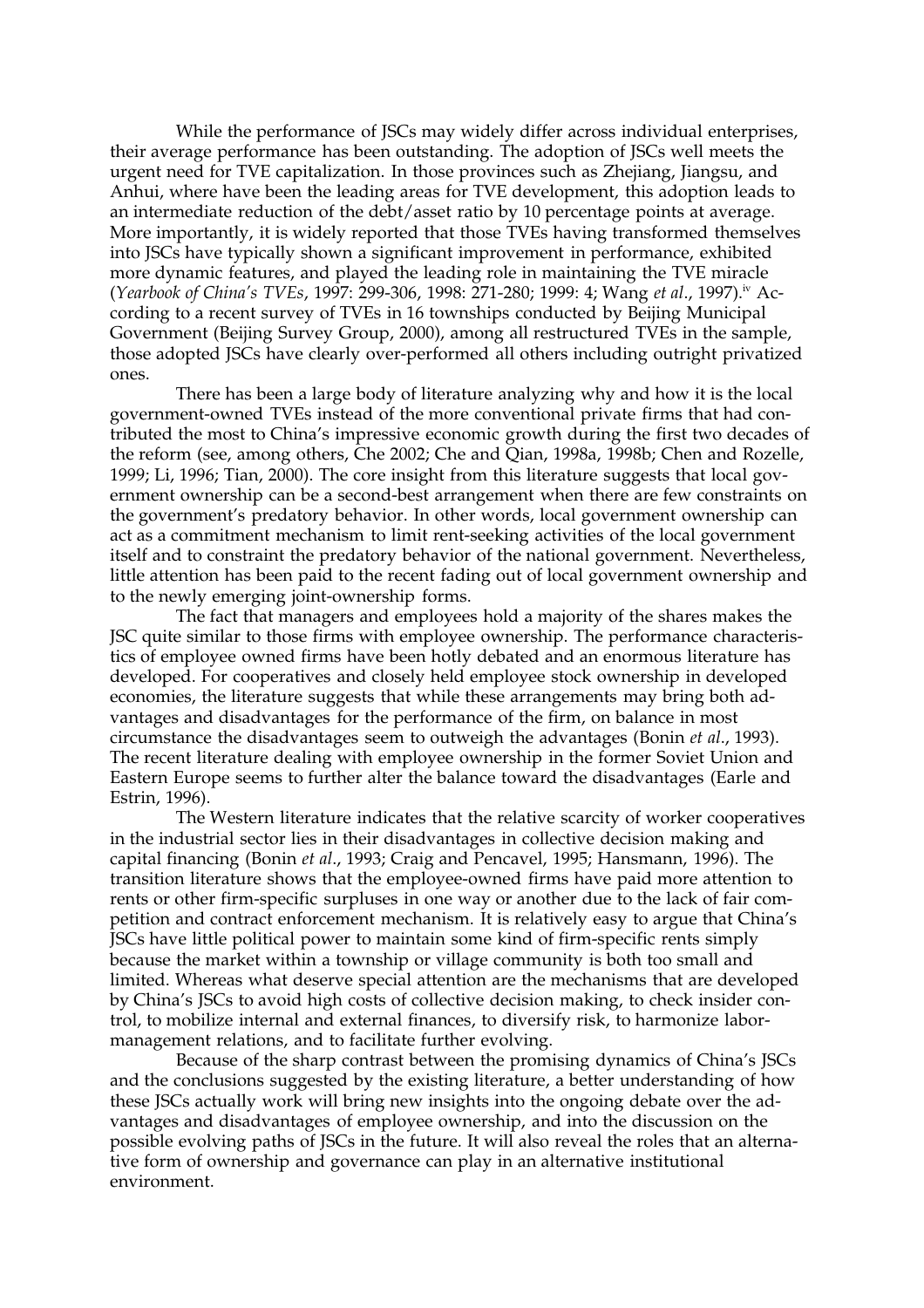When a new ownership arrangement emerges, much attention is often given to the question whether it is transitory or endurable. This paper puts emphasis on the nature of the ownership *evolving process* and raises a more important and relevant question: Whether this arrangement is able to facilitate both institutional transition and socioeconomic development, or not? While we have already had so many lessons on the huge development costs of institutional transition, a new ownership arrangement that is capable of simultaneously facilitating smooth transition and creating impressive growth certainly deserves attention and investigation.

The rest of the paper is organized as follows. Section 2 summarizes the theoretical justifications for the dominance of local government ownership in China's rural industrialization based on a literature review. Section 3 identifies what factors have driven the fading out of local government ownership over TVEs in recent years. Section 4 analyzes the major functioning mechanisms of JSCs. Section 5 discusses the remaining challenges to the ongoing TVE ownership reform and development. Finally, Section 6 concludes the paper with an emphasis on the notion of adaptive efficiency.

# **2. Justifications for the Dominance of Local Government Ownership**

In the literature analyzing when local government ownership may dominate private ownership in the context of China's transition, the majority of works have focused on the underdevelopment of input markets and the productive cooperation between the local government that controls various critical inputs and entrepreneurs who initiate and manage the TVE. The critical inputs include not only material inputs such as land, electricity, water, and key materials, but also accesses to bank loans, business licenses, official distribution channels, and political favor and support. Given the superior ability of local governments in obtaining these critical inputs, local government ownership would bring in significant political and economic advantages to TVEs in comparison with private ownership. Although local government ownership compromises managerial incentives, both theoretical and empirical works in this strand of literature indicate that the advantages of local government ownership well overweigh its disadvantages.

A key implicit assumption in this strand is that local governments themselves have incentives in production and have willingness to cooperate with private entrepreneurs to achieve certain government goals. In the context of rural China, increasing community government's revenue, creating non-farm employment, and raising per capita income have been the top objectives of local community governments. Against this background, the assumption of benevolent local government seems plausible. Consequently, the normative explorations in these researches focus on how to best make use of the efforts of local governments.

However, in a society where there is a lack of adequate checking and balancing mechanisms to hold governments accountable, so much privileges enjoyed by local government often form the institutional basis for government excessive rent-seeking and corruption. By further having control over firms, the manager of a TVE may never be absolutely sure about how the local government will interfere in the management. Given this commitment problem, the *ex ante* effort level of the manager may be seriously undermined. In this sense, the role of the local government may be quite counterproductive. More importantly, this strand of literature does not answer the typical question of Coase: Why cannot the critical inputs controlled by local government officials be bought from market (i.e. through bribery)?

To answer this question, Che (2002) analyzes TVE ownership arrangement trade-offs under the institutional condition of local government rent seeking. By examining the incentive trade-offs in three stages (*ex ante*, interim, and *ex post*), Che demonstrates that under certain plausible conditions local government ownership can act as a commitment mechanism to limit rent-seeking activities of the local government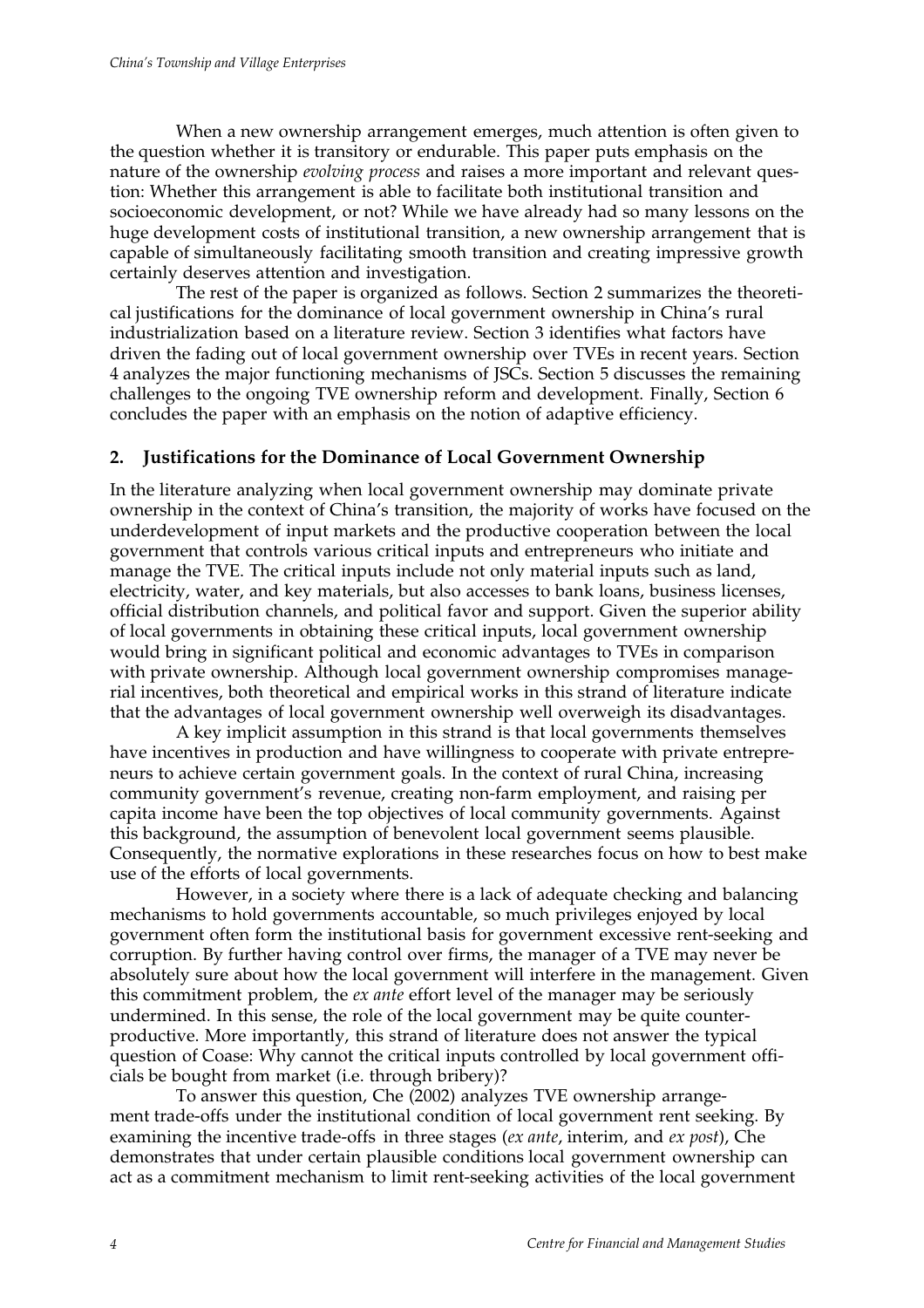itself. A simplified story of the paper can be presented as follows. A manager needs to make an effort to initiate an investment project. After the project is initiated, it needs an input and the government agency is a body that is in charge of the allocation of the input (e.g., a license, or a piece of land). The government agency is not held accountable and may collect a fee in addition to the regulated price for the allocation of the input. Once this critical input is allocated to the project, the manager goes on to make another effort for the project to yield revenue. If the firm is privately owned, after the initial effort is sunk, the government agency would charge a fee that equals the manager's net *ex post* payoff. Anticipating this predatory behavior, the manager would not initiate the project in the first place.

Under the local government ownership, however, the government agency may become less predatory towards the project it owns than one the manager owns. As a result, government ownership would encourage the manager to initiate the project. Two aspects of government ownership are modeled in Che (2002), first the government agency gets an exogenous share of revenue and second, the agency has the right to interfere in the firm's operation to decide on the number of excessive workers to hire, which undermines the firm's revenue. The agency derives benefits from three sources: the fee linked to the allocation of the critical input, the revenue share, and the political benefits from excessive employment. There are two types of government agencies: one pro-business and the other pro-politics, dependent on how much weight the agency gives to the political benefits of over-staffing. The weight selected is the agency's private information.

The fee charged for the allocation of the key input can potentially signal the type of the government agency. A pro-business agency has incentives to charge a lower fee and to hire a smaller number of excessive workers. This sends a signal to the manager that the agency is not pro-politics. As a consequence the manager will have greater incentives to make more efforts in production, which will also benefit the agency. Due to that in a separate equilibrium, pro-politics agency always fully exploit its bargaining power and charges a fee equal to the manager's net *ex post* payoff, the pro-business agency would charge a lower fee as a signal of its type, which is strictly less than the manager's net *ex post* payoff. Anticipating that on average, the project would bring positive benefits to the manager, the manager would have the *ex ante* incentive to initiate the project.

This analysis indicates that under the local government ownership, the government would subject its interest to the performance of firms under its control and thus to the incentives of private entrepreneurs managing these firms. To motivate these private entrepreneurs and ultimately advance its own interest, the government may become less predatory towards these managers and in some cases may voluntarily provide helps such as subsidies and tax breaks to these firms. In contrast, with regards to the private firms, it is in the government interest to extract rents from them as much as possible. As a result, TVEs under local government ownership would suffer less from government rent-seeking activities than private firms and therefore would have a larger room for development.

In a society with the authoritarian power structure, the national (central) government can be major rent-seeker or predator against the non-state sector as well. Could local government ownership act as a commitment mechanism to limit the predatory behavior of the national government? Che and Qian (1998a) develop a theory to answer this question. Their major arguments are as follows. In an environment without secure property rights against state predation, private ownership leads to excessive revenue hiding, which includes choosing short-term or liquid projects, and state ownership (i.e., the national government controls firms) fails to provide incentives for both managers and local governments in a credible way. In contrast, local government ownership integrates the local government activities of providing local public goods and the busi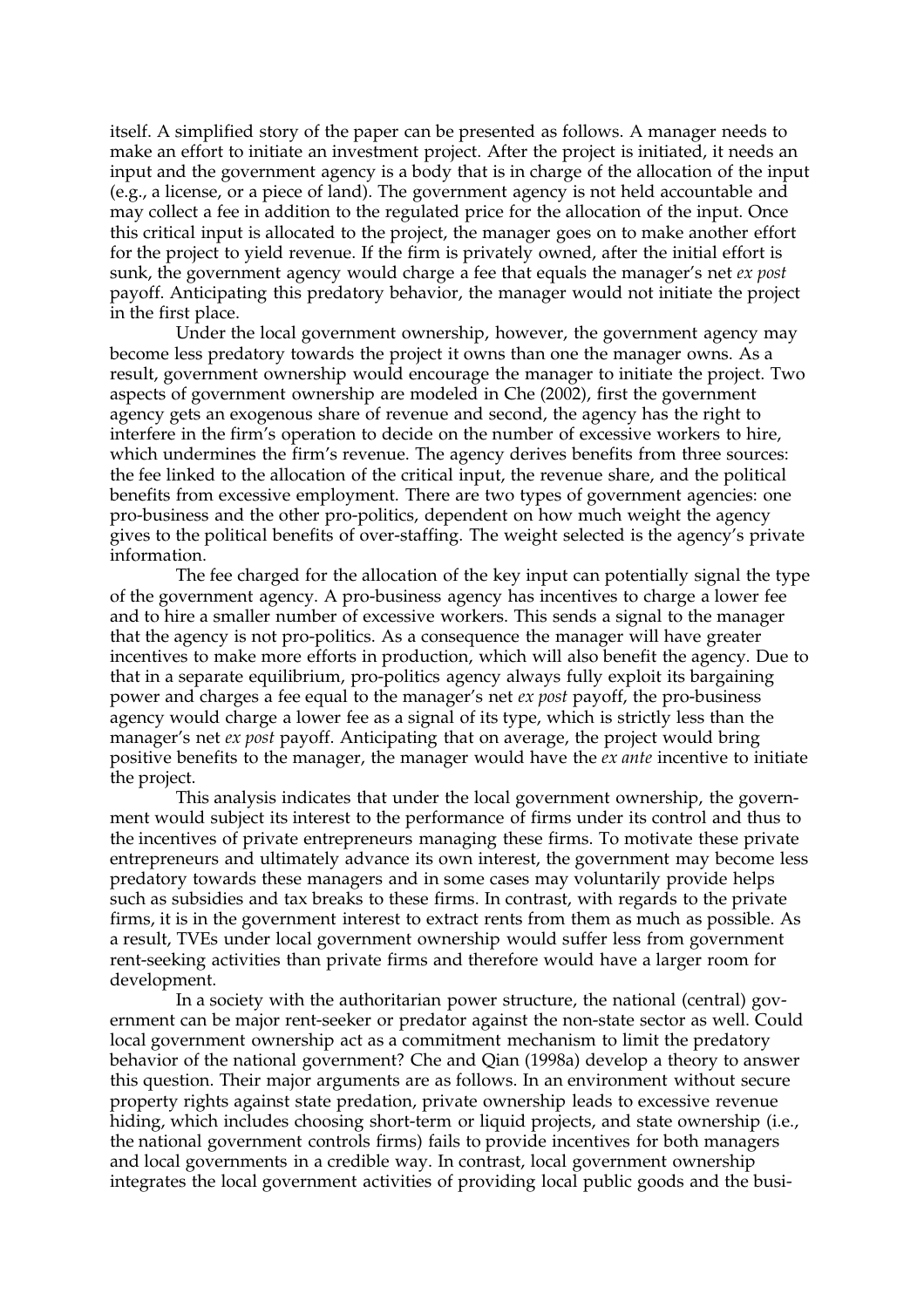ness activities of controlling TVEs, which would better serve the interests of the national government.

Local community governments are more likely to invest revenue in local public goods than private entrepreneurs would be because their ownership rights give them access to the future revenue in a credible way, which will benefit the national government in the future. Knowing this, the national governments will leave bigger budgets to local governments and rationally prey less on TVEs than on private enterprises. This in turn makes local governments less worried about revenue confiscation and reduces TVE revenue hiding. In summary, local government ownership can not only benefit both local and national governments, but also be efficiency improving due to more secured property rights and more local public goods provisions.

With regard to the prediction on the evolving of TVE ownership structure, both strands of the literature suggest that the gradual exit of local government ownership would take place following the substantial progresses in the marketization of the critical inputs and the establishment of rule of law. When an increasing number of inputs become available on markets, government-regulated inputs will become increasingly irrelevant. This will help to reduce the bargaining power of local governments vis-à-vis private entrepreneurs. The establishment of rule of law means to replace ad hoc arrangements by public codes with transparency, predictability, and uniformity. This will reduce idiosyncratic risks of government predation and corruption. Following this prediction, before a meaningful marketization of the two most important inputs, land and bank financing, and before a meaningful replacement of the ad hoc bureaucratic ruling on business licensing and regulating by rule of law, the advantages of local government ownership would outweigh its disadvantages and local government ownership would continue to dominate in the TVE sector. Also following this prediction, once these two conditions become present, local governments would still have no incentives to voluntarily give up their control rights over TVEs.

However, the real development as briefed in the introduction section is that the evolving process of TVE ownership has gone far ahead than what the theoretical prediction has suggested. The fading out of local government ownership has taken place far before a meaningful marketization of land and bank financing, and far before a meaningful presence of rule of law in the areas of business licensing and regulating. More interestingly, the TVE ownership reform has been largely initiated and led by local governments. The fading out of local government ownership has been widely regarded as a means to promote, rather than a result of, marketization and rule of law. It is worth exploring what forces have driven this new development, especially, what have motivated the local community governments to voluntarily give up a large set of their ownership and control rights over their TVEs. Clearly, a better understanding of these driving forces would make important contributions to the literature, in both terms of theoretical advancement and policy improvement.

# **3. Why Local Government Ownership Needs to Fade out**

Both supply-side factors arising within the community and demand-side factors emerging from the society have led to the radical ownership reform. We suggest that the supply-side factors may be more critical because they provide the incentive-based reasons that motivate the major players, whereas the demand-side factors provide favorable external conditions and social support to the reform.

## *Incentive Compatible Reason I: Capitalization Urge*

By the end of 1995, when comparable data are available across major ownership forms, township-run TVEs had the highest debt-assets ratio (68 percent), then industrial SOEs in second (66 percent), village-run TVEs in third (55 percent). Debt-asset ratios in the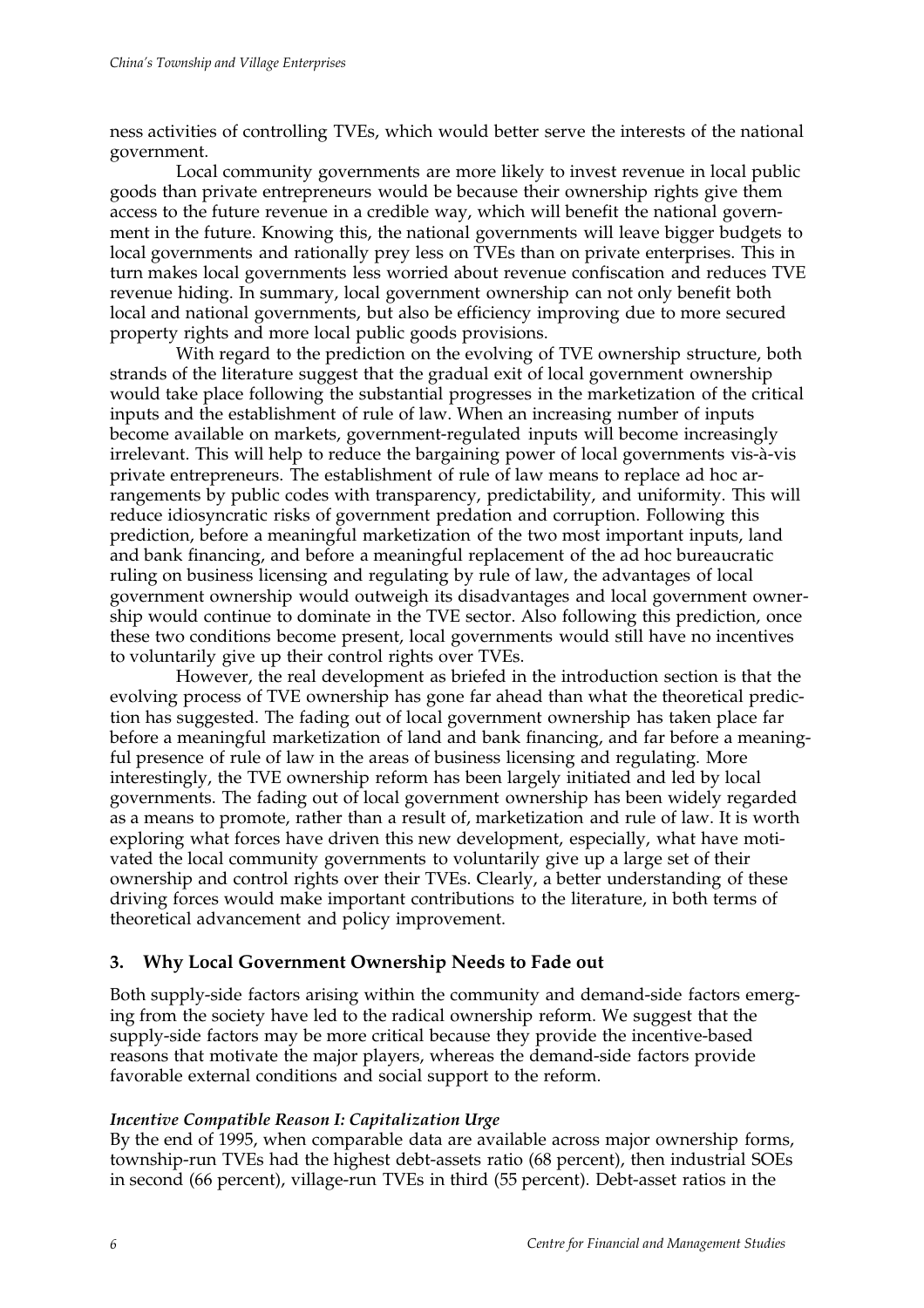private sector were very low, 35 percent for joint-households-run firms and 25 percent for individual household-run firms.<sup>v</sup> Although industrial SOEs are typically more capital intensive and have enjoyed more equity investment from the state, making the direct comparison unfair for TVEs, the comparison indicates that both industrial SOEs and township-run TVEs were highly leveraged on average in 1995. Village-run TVEs started to have excessive debts as well. Comparable time-series data on debt-assets ratio are not available at the national level. However we do have an illustrative example at the prefecture-level, Suzhou city in Jiangsu Province. TVEs in Suzhou have been regarded as representative of the well-known Southern Jiangsu Model, in which all rural firms have kept pure community ownership until very recently. TVEs in Suzhou had the debt-asset ratio of 61.9 percent in 1994, very similar to the corresponding national average of 62.8 in 1995. In the first half of the 1980s, TVEs in Suzhou had a quite healthy debt-equity structure (between 37 and 51 percent). However, along with their success and take-off over the next decade, their debt-asset ratios increased rapidly and have reached over 60 percent since 1992 (Xu and Zhang, 1997).

To accommodate the heterogeneous real debt-equity structures across TVEs, Sun (1999) conducts a grouped comparison of debt-asset ratios and performance for 111 surveyed township-run TVEs in Southern Jiangsu in 1995. A significant positive correlation is found between the proportions of loss-making firms in each group and group debt-asset ratios. In the first group with healthy debt-asset ratios, no firms made a loss. In the groups with debt-asset ratios of 80-90, 90-100, and over 100 percent, loss-making firms accounted for about 28, 43, and 52 percent of the total number of TVEs in each group, respectively. This positive correlation indicates that the TVE with higher debtasset ratio faces not only higher cost of debt services but also higher risks of business failure.

Casual media reports and official documents also indicate that the leverage-state of TVEs worsened rapidly in the late 1980s and has remained at the unhealthy level in the 1990s. Two reasons may contribute the most to the worsening of TVE leverage-state. First, the continuous entry of a large number of TVEs, international joint ventures, and private firms intensified competition, eroding the exceptional profits available early on. As a result, the ratio of profits after taxes over assets for TVEs steadily decreased from more than 30 percent in the early 1980s to about 7.5 percent in 1995 and 1996 (*Statistical Yearbook of China*, 1993, pp. 396-397; *Yearbook of China's TVEs*, 1996, p. 100, 1997, p. 122). The steadily declining profitability has significantly reduced the capital accumulation capability of TVEs and pushed them to increasingly depend on credit financing. Second and more importantly, following the rapid expansion of community conglomerates, the financial capability for the community government to crosssubsidize its TVEs and to guarantee more loans for them has increased rapidly as well. This makes it feasible for TVEs to increasingly rely on debt financing. At the same time, information asymmetry problem becomes increasingly severe due to the speedily expanded scale of the community conglomerate and the accompanying bureaucratization. As a consequence, individual TVEs take the advantage of softening budget constraint to borrow more, choose higher risk, but reduce their efforts (Zou and Sun 1996, Proposition 1).

Because the budget constraint for the community as a whole has been and will continue to be hard, the implication of opportunistic activities by individual TVEs for the community government is clear and straightforward. That is, the community government has to ultimately bear the unlimited liability for its TVEs. The increasingly softening budget constraint to individual TVEs may finally induce the bankruptcy of the whole community. In order to get rid of the unlimited liability it holds for its TVEs and avoid the threat of community bankruptcy, the community government with many highly leveraged TVEs has strong incentive to initiate ownership reform programs. For the interest of the community government, the first purpose of the reform is to capitalize community TVEs and to reduce its own paternalistic responsibilities towards community TVEs.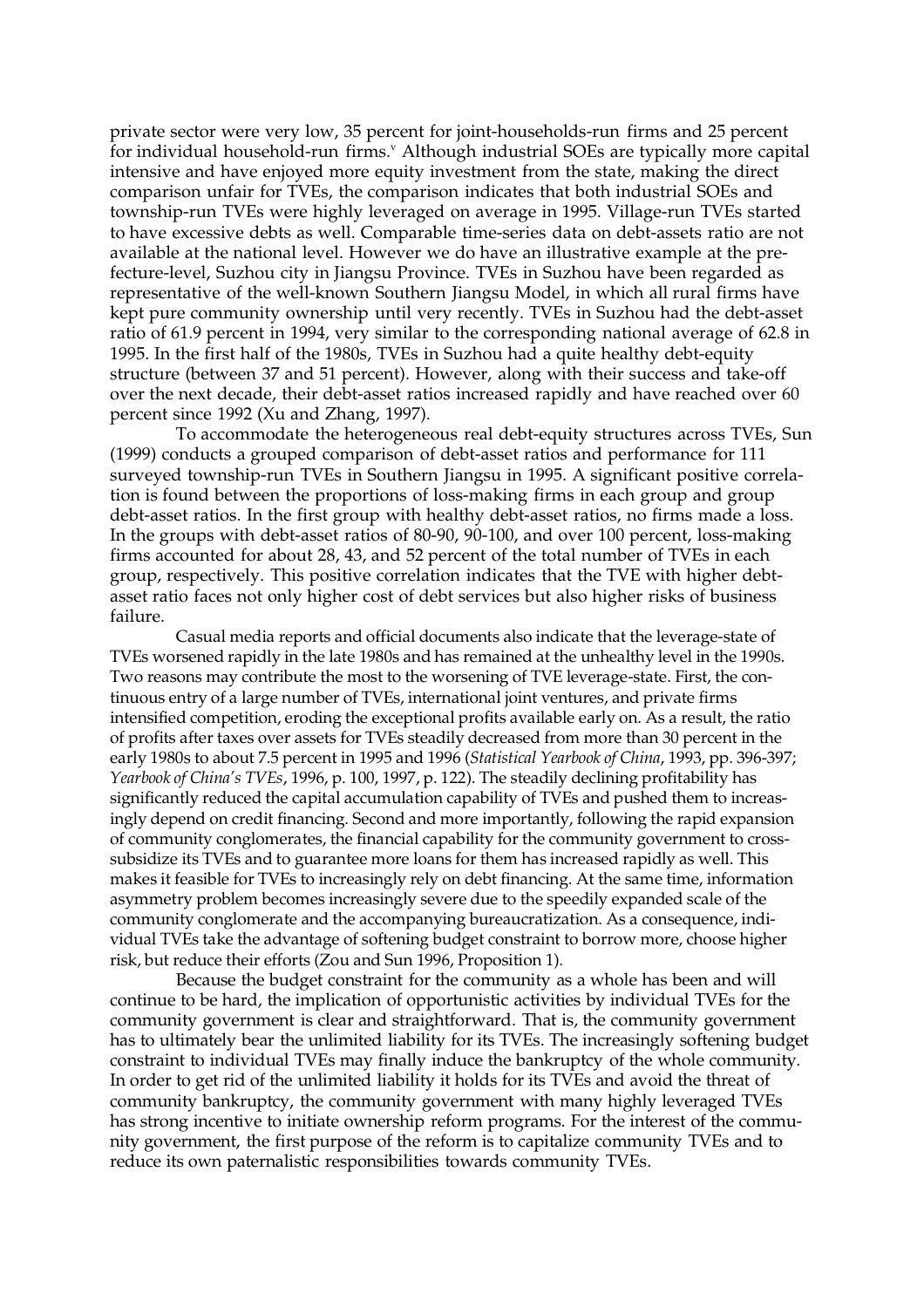Before the ownership reform, profitable TVEs have had to follow the orders from the community government to lend money in scarce to fellow TVEs with poorer performance. The opportunity costs of such lending is high, because the likelihood of repayment is low and the lenders can use the money more efficiently. In this sense, they are losers *ex post* under the community government ownership. *Ex ante*, if the probability is high that a TVE will be profitable, the perceived value of the cross-subsidy for this TVE will be negative (Zou and Sun 1996). Therefore managers in profitable TVEs will have strong incentive to seek more autonomy, to improve asset structure, and to strengthen their competitive ability through ownership reform. Although loss-making TVEs can benefit from the cross-subsidies and from the loans guaranteed by the community government, they have faced the pressure of lowering reputation and the threat of liquidation and closing-down by the community government. Once the firm is closed down, both managers and workers will lose their non-agricultural jobs thus the sources of higher income and more respected social status. When the firm continues its business, the compensation for both managers and workers is typically low because the firm has to pay the interest and part of principals of its debt first. Therefore, managers in loss-making TVEs also have strong motivation to avoid closing-down and to increase their equity capital through ownership reform.

Although the major terms and conditions of the reform are typically set by community governments and TVE managers, employee stock ownership has played a prominent role in the reform of larger TVEs, thanks to the greater need to raise large amount of capital and to bolster support for the reform. There seem to be two types of support from workers towards the employee stock ownership. General support comes from all TVE workers whether owning shares or not, because the increase of equity capital in their TVEs will strengthen their job security and bring them more income in terms of wage, bonuses, and social welfare provision. Specific support comes from employee share-holders because the paid subscription of shares is often immediately compensated in part by the distribution of the "matching shares" (*pei gu*). The matching shares are free of charge, in the proportion of one subscription to one or two matching shares, and correspond to the original collective equity. These shares together will bring dividends in the future and the subscribed shares can be transferred within the community and in some case out of the community. In addition, these shares bring the TVE workers certain control rights over their TVEs. Therefore, TVE workers who have rights to subscribe shares often strongly support the employee stock ownership (Dong *et al*., 2002). Nevertheless the half of those workers who have no such rights (mainly, temporary workers from other communities) feel dissatisfied with such restructuring (Wang *et al*. 1997: 233-244).

## *Incentive Compatible Reason II: Development Urge*

Almost all TVEs have been initiated in rural areas and based on local social and economic conditions. To survive and expand their businesses in the highly competitive products markets, TVEs have to employ all means available to overcome their comparative disadvantages inherent in the general backwardness of a developing rural economy like the rural China. There have been two major constraints that TVEs constantly face. They are (a) the shortage of qualified professional managers and technicians and skilled workers; and (b) the shortage of financial capital in general and equity capital in particular.

Traditionally, TVEs pay competitively high salary and bonus to attract professionals and skilled workers. Given the increasing competition in labor market and constant liquidity constraints, the provision of competitively high salary and bonus has become increasingly unaffordable for an increasing number of TVEs. In comparison, incorporating share distribution into the compensation and bonus package would not only circumvent the hard liquidity constraint, but also bring in the benefits of improving work incentives, enhancing the loyalty of employees in general and the skilled in particular, and developing better relations between management and employees (Dong, et al., 2002; Liu and Zhang, 2001). In this sense, the equitization and employee stock owner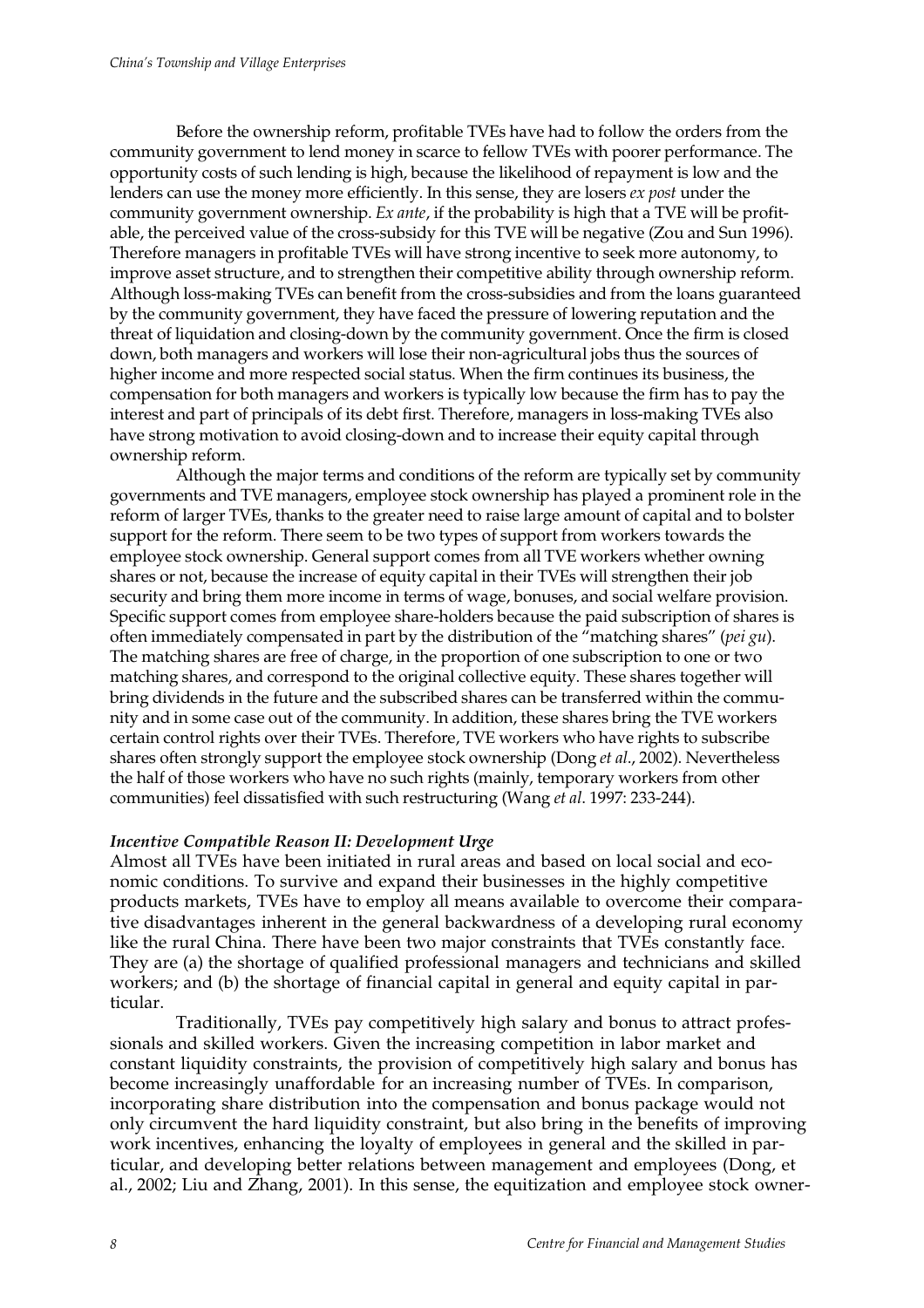ship have been regarded as an effective institutional arrangement to promote TVE human capital development and accumulation.

The equitization is also regarded as an effective means to simplify and clarify the relationship between the local government and TVEs it owns. This clarification is important for attracting external equity investment. Once the governmental rights over TVE residual benefits and residual control become clearly defined in forms of concrete share numbers and capital proportions, external equity investors will have more credible assurance to get adequate returns proportional to their investment shares. External equity investors will also have adequate negotiation power proportional to their investment shares in corporate governance. External equity investment helps not only to alleviate capital shortages, but also to break through the relative closeness inherent in traditional TVE governance. The closeness means that there is a lack of outside interests in the community firms, once owner-managers fail to recognize emerging growth opportunities or pitfalls in some cases, there would be an absence of knowledgeable outsider's intervene. This happens more often when there are changes in marketplace or in technology. This type of governance failure has been typical among numerous failed TVEs (*China Information Daily*, August 2, 1993; Ministry of Agriculture 1997). The bitter lesson may have greatly contributed to the increasing popularity of equitization and stock ownership in the TVE sector.

#### *Demand-side Reason: "Mechanism Degeneration"*

TVE "mechanism degeneration" refers mainly to increasing bureaucratization in communities with successful TVEs, softening budget constraints across TVEs in the same community, and other trends towards the mechanisms often seen in SOEs. The phenomenon was not new and was in fact common among those emerging rich communities with a number of profitable TVEs even in the second half of the 1980s (Byrd and Lin, 1990). It has become widely reported since the early 1990s (*China Information Daily*, August 2, 1993; Ministry of Agriculture 1997). The increasing public attention on this phenomenon also indicates that the public in China has become less and less tolerant of the lasting SOE and SOE-like syndromes. Many aspects of mechanism degeneration have the roots in TVE ownership and governance structures. Among them, two are most decisive.

First, community governments are not purely economic actors. As TVEs mature, the objectives of community governments are coming increasingly into conflict with those of TVEs, although initially these two sets of objectives were quite similar (Shi and You, 1997; Byrd and Lin, 1990). Community governments have assigned priority to raising employment, local prosperity and financial revenue. This could conflict with the efficiency requirement of individual TVEs, impose SOE-similar mechanisms to TVEs and thus hinder the stable, long-term development of TVEs. The powerful control by the community government could thus lead to unfavorable interference into TVE management. Community governments have also shifted increasing responsibilities for the overall development of their communities onto individual TVEs. As a result, many TVEs are also experiencing redundant employment and increasingly heavy social burden, become quite similar to SOEs in many ways, and have strong desire for reform (Shi and You, 1997; Xu and Zhang, 1997).

Second, bureaucratization and corruption among local government officials and TVE managers are growing in many communities. In those communities where the development of grassroots democratization has lagged behind, the problem of who monitors the monitors becomes increasingly grave. This is because there is a lack of effective checking and balancing mechanisms to curb corrupt behavior of those increasingly powerful local officials. As a result, many TVEs are becoming "purses" of the community governments, required to pay various sorts of expenses for the government and its officials; and many TVE managers are stripping TVE assets for their own uses (Shi and You, 1997).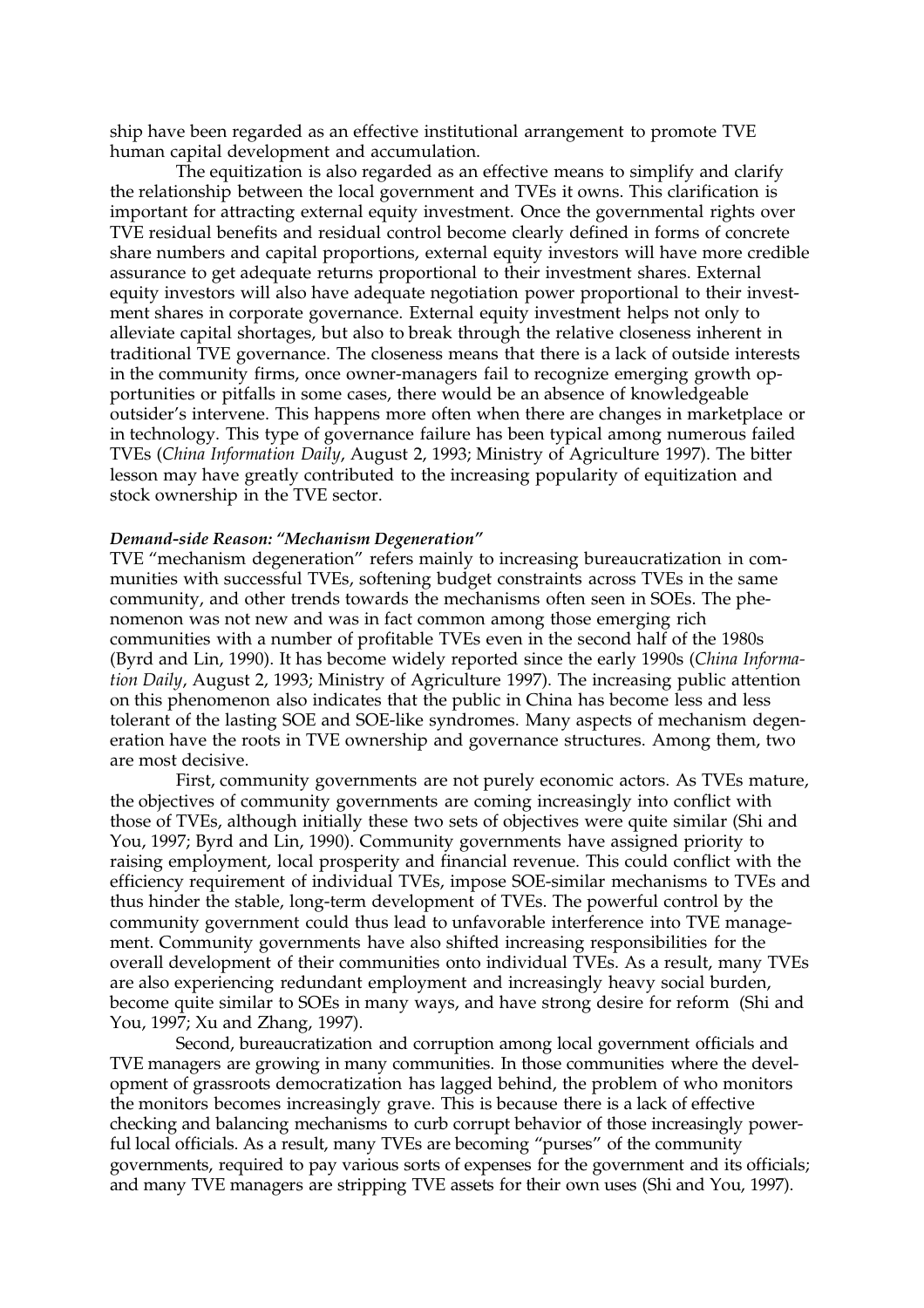Although there has been supervisions from county governments as highlighted in Che and Qian (1998b), this type of monitoring is bound to be limited due to the problem of asymmetry in incentives and information. The restraints from county governments are mainly based on the discipline of the Communist Party. This may not make sense for most officials at grassroots level, because the probability that they will be promoted to the status of a formal bureaucrat is small. Indeed, compared with the economic and social rents they enjoy from the TVEs, the career of being a low-rank bureaucrat is not that attractive. In addition, this monitoring is further undermined by the communication difficulties in rural areas and the fact that there are usually a large number of community-run TVEs, townships and villages in a county. $\dot{v}$  To solve the problems of who and how to monitor the monitors, equity democratization via both joint-stock ownership and employee stock ownership has been increasingly regarded as the core of the solution.

# **4. Functioning Mechanisms of Joint-Stock Cooperatives**

Before analyzing these functioning mechanisms, it helps to brief the history of the JSC emergence. The spontaneous initiations of JSCs at the grass-root level appeared during 1982-85 in Wenzhou (Zhejiang Province), Fuyang (Anhui Province), and several other rural counties. The initial JSCs were typically based on joint-stock cooperation of household and small private firms. Using the JSC as an experimental form for the ownership restructuring of TVEs was initiated in 1987 in Zhoucun District of Zibo City, Shangdong Province. However, this experiment was seriously constrained by the requirement that the majority of stock should be collectively held by the community or TVE entity (Vermeer 1996). In 1992, following the decisive push for renewed reform by Deng Xiaoping, the official restriction on share distribution between the collective and individuals became increasingly unpopular and has been gradually abandoned *de facto* since then. The removal of this restriction combined with the renewed reform impulse has led to the rapid expansion of JSCs (*Yearbook of China's TVEs*, 1998, pp. 271-280).

## *Mechanisms to Restrain Insider Control*

In order to highlight the restraint mechanisms to insider control in China's JSCs, we present a sharp comparison among the JSCs, China's SOEs with autonomy in the transition, and large public companies in the USA (Table 1). As well documented in the literature, SOEs under the contract responsibility system obtain effective *usus fructus* – the rights to control state assets and to enjoy the incomes so generated, but do not carry the downside risk borne by state assets. In order to restrain opportunistic behavior and self-dealing of the SOE insiders, the government agencies have reasons to intervene in SOE operations and Party organizations have the reasons as well to control personnel; but this in turn brings high bureaucratic and political costs. This dilemma results in the inefficiency of the state sector as a whole (Jefferson, 1998; Perotti, et al., 1999; Qian, 1996).

In American publicly held corporations, insiders, particularly managers have effective rights to control the assets of outside shareholders. Because of the dispersion of shareholdings in the US, the managers of many large public companies have long been essentially self-appointing and self-policing. The mechanisms which function in keeping the accountability of the managers to their company's owners are mainly competitive capital, product, and managerial labor markets and well-established legal and institutional constraints as listed in Table 1. Although shareholders have a chance to vote in the shareholders conference, a more effective and less expensive way for them to exercise ownership rights is to sell or keep their holdings, or buy new shares in the market.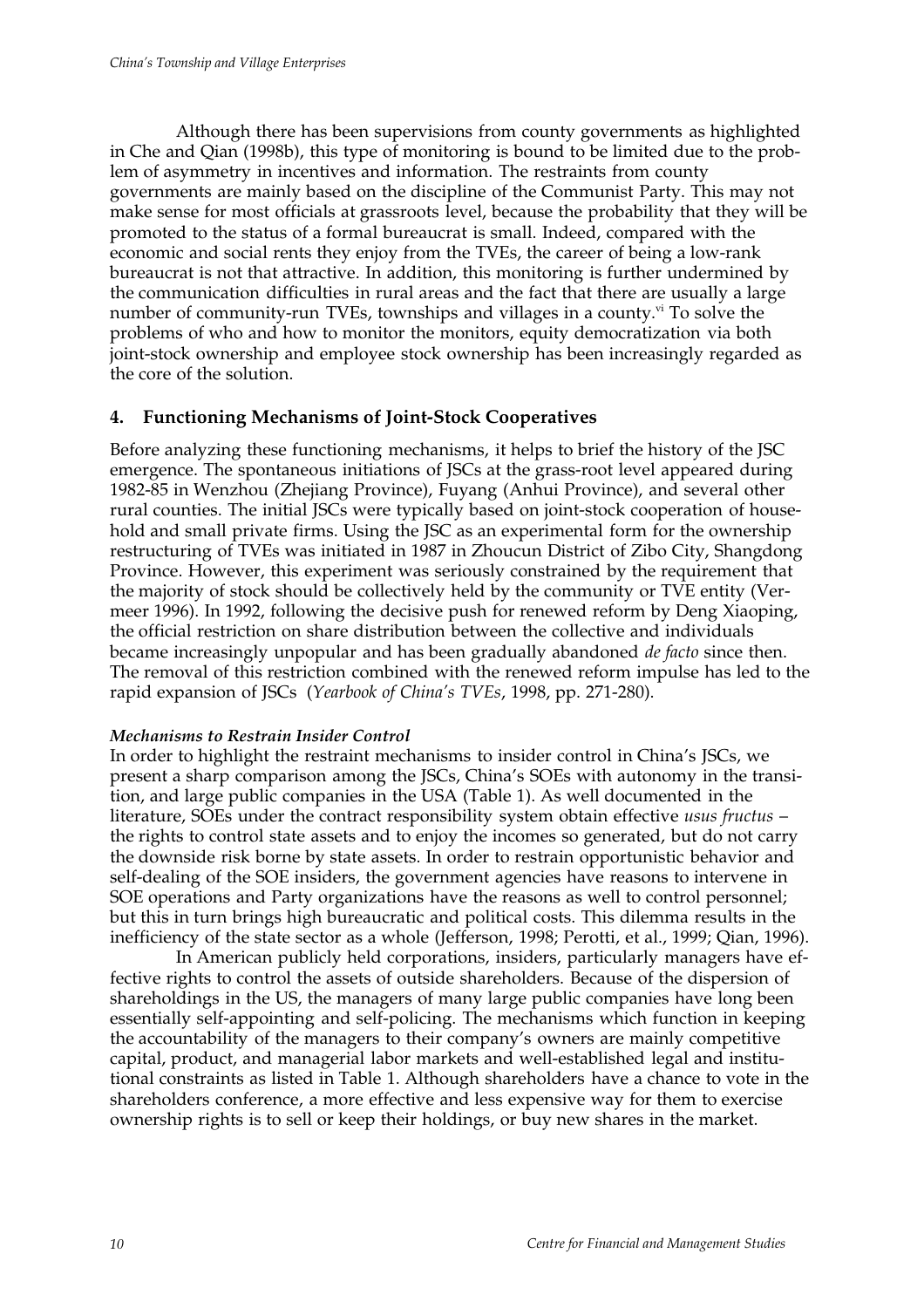**Table 1. Comparative Models of Insiders' Control: Understanding the Features of Joint Stock Cooperatives**

| Insiders control<br>whose assets                                                        | <b>Model identification and</b><br>performance                                                | <b>Restraint mechanisms</b>                                                                                                                                                                                                                                                                                                                                                                                                                                                                                                                                                                                      |
|-----------------------------------------------------------------------------------------|-----------------------------------------------------------------------------------------------|------------------------------------------------------------------------------------------------------------------------------------------------------------------------------------------------------------------------------------------------------------------------------------------------------------------------------------------------------------------------------------------------------------------------------------------------------------------------------------------------------------------------------------------------------------------------------------------------------------------|
| State assets                                                                            | SOEs in the transition<br>$\bullet$<br>Privatise profits and socialise<br>$\bullet$<br>losses | Government inspection and intervention                                                                                                                                                                                                                                                                                                                                                                                                                                                                                                                                                                           |
| Assets of outside<br>shareholders                                                       | Large corporations in USA<br>$\bullet$<br>Competitively strong<br>$\bullet$                   | Competitive markets of capital, products, and<br>a)<br>managerial labour<br>performance comparison and managerial repu-<br>tation<br>threats of take-over, bankruptcy, and exit<br>b) Shareholders' votes (by hands or by feet)<br>c) Legal and institutional constraints<br>rigorous accounting standards<br>$\bullet$<br>extensive mandated disclosure<br>prohibitions on insider dealing<br>procedural rules facilitating shareholder litigation<br>a well-developed financial press<br>$\bullet$                                                                                                             |
| Insiders' assets plus<br>outsiders (insiders<br>hold a majority of the<br>total shares) | Joint stock cooperatives in<br>$\bullet$<br>China<br>Competitively strong<br>$\bullet$        | Competitive product markets: Continue or exit<br>a)<br>Hard budget constraint: Threats of liquidation,<br>b)<br>bankruptcy, and exit<br>Shareholders vote by hands (both inside and<br>C)<br>outside shareholders)<br>d) Benefits from smallness: Information problems are<br>largely internalised<br>The local government acts as a major venture<br>e)<br>capitalist<br>Revaluation of share is based on book value.<br>f)<br>profitability, and collective discussion<br>g) Portfolio risks are diversified by share-holdings in<br>other community firms and by holding contracting<br>rights over farm land |

Compared with both SOEs operating under "transitional" conditions and the normal times in large American public corporations, insider control in China's JSCs is less problematic. Highly competitive product markets and hard budget constraints have constantly put the "survival urge" before them and forced them to reduce various costs and improve their efficiency. Both groups of inside and outside shareholders have had long-term co-operative relations and geographic proximity. Their interests in the firm have now become measurable and clearly defined in terms of shares. When facing tough market competition, the better strategy for them is to acknowledge, safeguard and promote their common interests and to choose co-operation rather than conflict. The community government by acting as a major institutional share-holder may become more helpful, because it acts now in a less predatory manner while continuing to mediate market transactions and to resolve disputes among parties involved, particularly between insiders and outsiders.

For China's JSCs, the most challenging issue is deciding who will monitor the monitors in general and the community government in particular. The community government has typically held a large stake in most of JSCs in terms of either financial capital, land or both. In the ownership reform process, the government often plays triple roles of "coach", "referee", and "athlete". In raising equity capital and mediating credits the role of community government seems irreplaceable at least in the near future. In most of the townships and villages with JSCs, the community government has acted as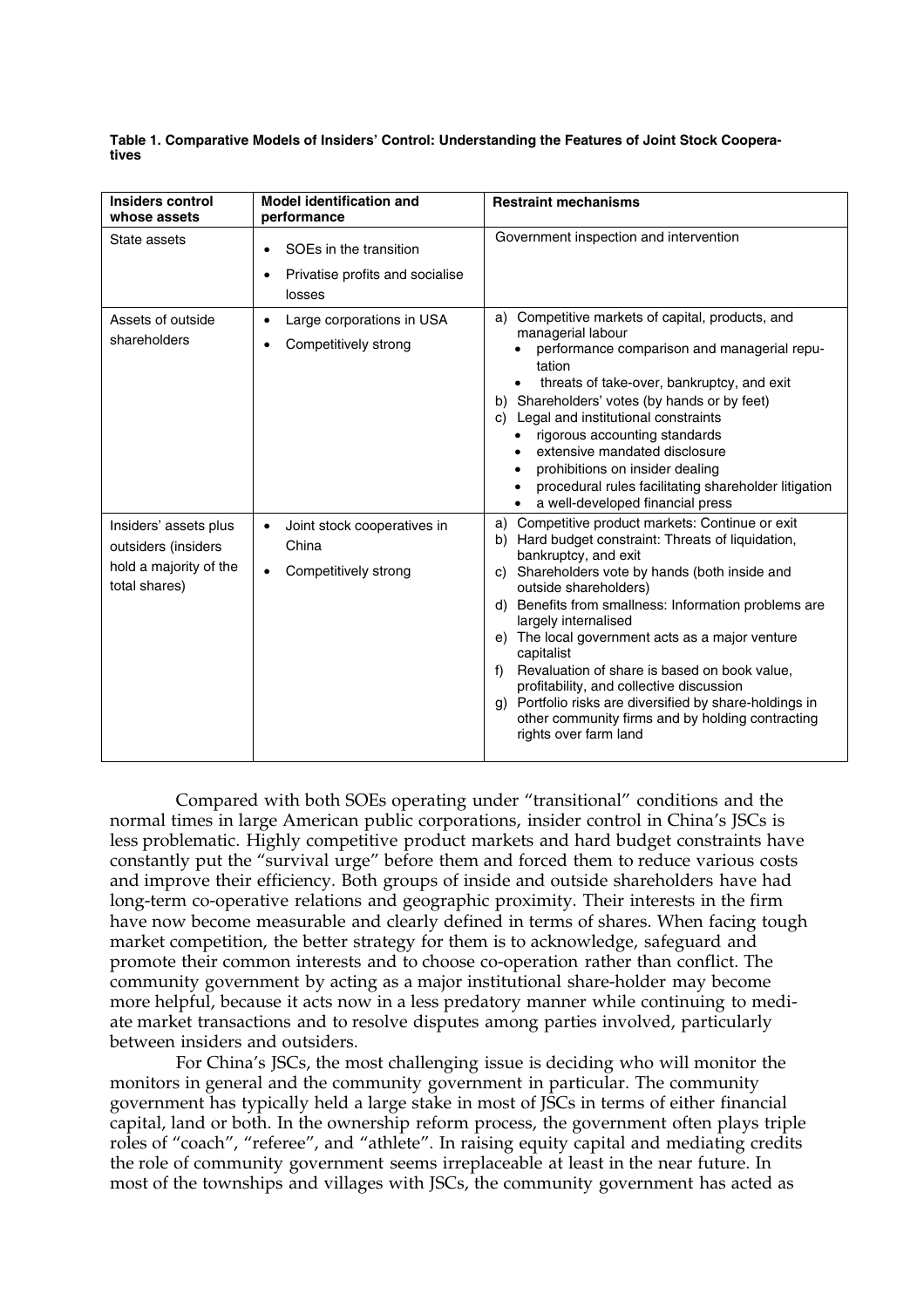the *de facto* representative agency of local shareholders in the exercise of shareholders' residual control rights over the local JSCs. Together these patterns indicate that the proper behavior of community governments has been and will continue to be crucial for the success of the local firms. Although inter-jurisdictional and market competition can function as an alternative governance mechanism to discipline local officials through putting pressure on and placing survival urge before the community, it cannot replace the internal governance structure within the community. In order to directly promote the most competent persons to the key positions and to prevent some officials from opportunism and corruption, political democratization within the community becomes equally, if not more, important than the equity democratization promoted by JSCs.

## *Structures to Avoid Excessive Costs of Collective Decision Making*

In comparison with the state ownership of SOEs and collective ownership of TVEs before the ownership reform, the ownership form of JSCs reduces the costs of both monitoring and collective decision making. Investing part of personal savings in the firm and in exchange for getting some control rights will certainly increase employee commitment to the firm (Dong *et al*., 2002). This may encourage self-monitoring and peergroup monitoring. Since employees now have a measurable and larger personal stake in the fortunes of the firm from which most of their income comes, they can be more easily assembled for consolidated collective actions when facing market competition. Employees already know a great deal about the firm simply as a by-product of their employment and moreover they now have a stronger incentive to acquire information about the effectiveness of management. The improved flow of information and communication between workers and mangers may avoid some needless conflict. They can appoint and hold accountable representatives who in turn act to monitor management accountability for the fortunes of the firm. This will reduce the costs of managerial opportunism. The reduction of government intervention will enable the firm to focus on its business criteria, which will contribute to the reduction of the costs induced by conflicted criteria.

However, because workers act as both equity owners and employees in exercising their control rights over the JSCs, the interest differences induced by the dual role may bring high costs of collective decision making if desired mechanisms for resolving interest conflicts are not put in place. Generally speaking, employees may disagree about their relative wages. They may have quite different opinion about the distribution of firm's earning between capital and labor because they may differ substantially in the amount of equity capital they have invested in the firm. They may fail to reach agreement on the firm's investment decisions due to their different stakes in the investment projects. There may be different attitudes toward technical updating between unskilled, skilled, and white-collar workers, and between younger and older workers. In order to avoid some of these conflicts appearing in the decision-making processes and limit other costs to a tolerable level, some institutional and social mechanisms need to be put in place.

The institutional and social mechanisms which facilitate avoidance or limitation of the costs of interest conflicts that are emerging in China's JSCs include representative form of governance, formal charter limitations on voting procedures and voting outcomes, review by outside agencies, and the shared norms and survival urge imposed by competition.

The representative form of governance is analogous to that employed in large corporations with dispersed shareholdings and also in large cooperatives such as Mondragon in Spain (Cheney, 2000; Hansmann, 1996, pp. 98-103). Under this form both inside and outside owners elect representatives to a board of directors. The board, in turn, is responsible for appointing, overseeing and dismissing the firm's managers. The direct employee participation in governance is largely confined to annual meetings and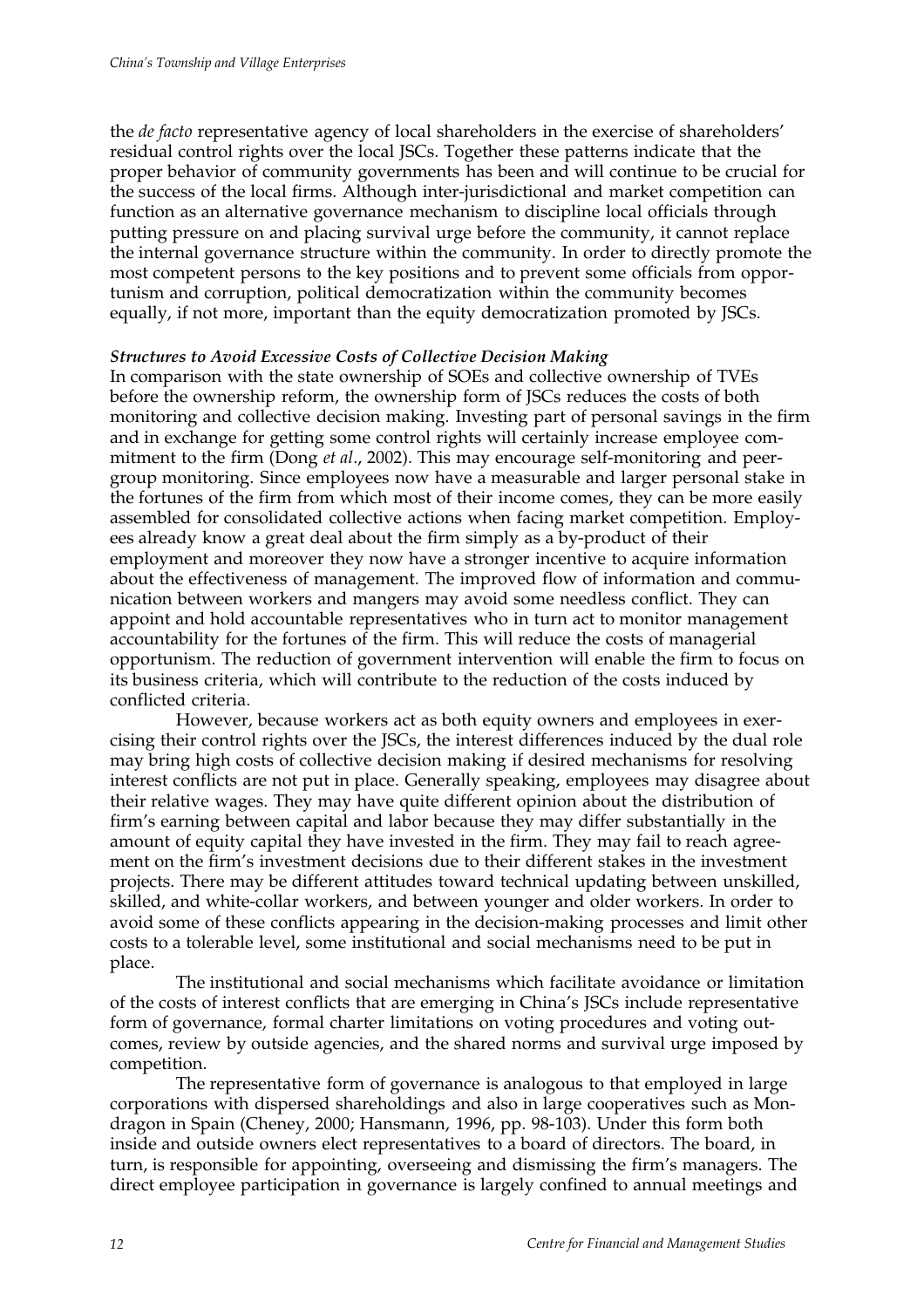to major "constitutional" changes such as mergers or splits of the firm, changing the firm's statutes (e.g. to a limited liability company), issuance of bonds, and increasing or decreasing the number of shares. The members on the board of directors and the managers serve for a minimum of three to five years. The members on the board of directors cannot be removed during their term except for cause. This arrangement would serve to secure professional management and to avoid inefficiently biased decisions and high costs induced by a highly participatory governance form.

Formal charter limitations on voting procedures and voting outcomes means that there are formalised limitations on the substantive decisions that may be vulnerable to the conflicts of heterogeneous interests. For example, the distribution of profits is largely defined by the firm's charter that is based on government regulations. According to the regulations issued by the Ministry of Agriculture on 12 January 1990 (article 15), the rural JSCs should retain 60 percent of their profits after taxes for investment and capital accumulation. The remaining 40 percent can be used for dividends, bonuses, and employee welfare funds, and the distribution of dividends is suggested to be no more than 20 percent of the total profits after taxes.<sup>vii</sup> Relative wages are largely determined by piece-rate, contracting (for managers) and sub-contracting (for teams in workshops). The wage level is subject to the firm's performance in the previous year and local government approval, and is flexible in order to accommodate the needs of market competition. The strong delegation of decision-making power to management and the charter attenuation of employee's rights to earnings and control have appeared to effectively mute the play of political forces among the firm's employees, preempting opportunities for costly conflicts. In fact, criticisms in China have focused on the weak role of employees in controlling management. While agreeing that employees should play a more active role in the exercise of the equity democracy, our analysis suggests that it is better to let employees play more politics in the process of community democratization rather than in the firm.

At present the outside review function is still performed by the agencies of county government, mainly, state asset administration bodies, financial bureaus, and the local branches of state banks at county level, and by the community government itself. Although there continue to be certain bureaucratic and political costs, their review and oversight seem to bring more benefits and less cost than before. In addition to the roles of major institutional shareholder, market intermediaries, and dispute arbitrators analyzed above, another role they play is quite similar to that of the "social council" in Spanish Mondragon. The members of the social council are elected by local constituencies and the council serves as a major venue for discussion and negotiation which smooth the relations between employees and management.

The effectiveness of above listed mechanisms is subject to a hard budget constraint and the extent of market and inter-jurisdictional competition. Without competitive pressure and a hard budget constraint, they may not function in a positive way. Competition and the hard budget constraint make profits sensitive to the performance of the firm and put the same survival urge before all of the inside and outside owners and managers. As a consequence, profitability and the survival urge may become the shared norms among stakeholders. This competition also disciplines local government agencies to promote and secure better ownership arrangements and to function as a "helping hand" rather than a "grabbing hand".

#### *Channels to Raise Capital and to Diversify Risk and the Flexibility to Evolve*

Apart from the costs of collective decision making, theoretical worries over employeeownership include also the concentration of risks and difficulty of raising capital. The risk concentration argument indicates that when employees invest a significant portion of their wealth in the firm that employs them, they will bear much more risk than that born by pure employees. They not only reduce the diversification of their investment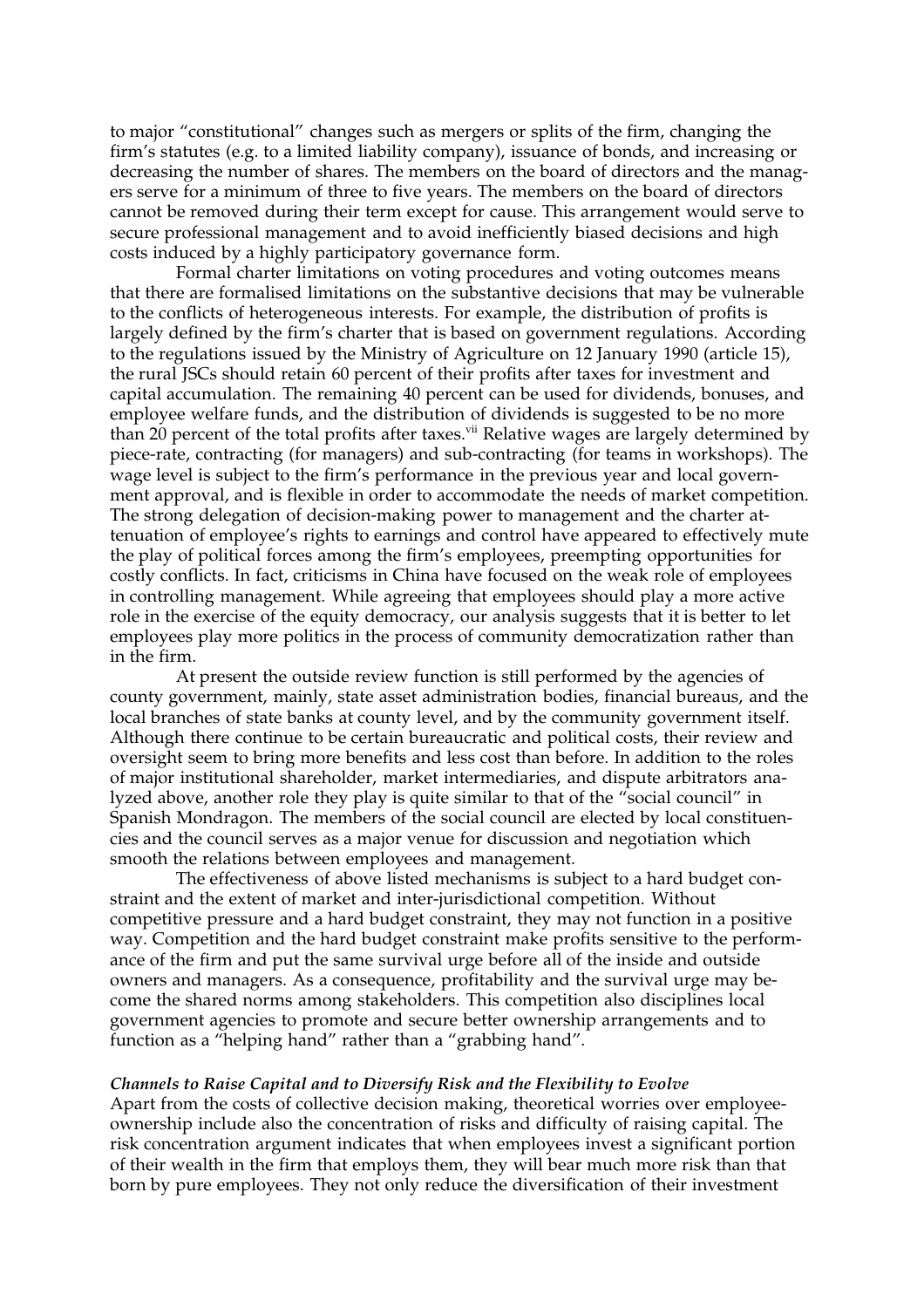portfolio, but also reduce the diversification between their financial portfolio and their human capital, the source of earning income. If the firm fails in business, they will loss not only their jobs but also their savings (Hansmann, 1995, p. 76; Putterman, 1993). The argument about the difficulty of raising capital indicates that because of the asymmetric information and interest differences between employee-owners and outside investors, predominantly employee-owned firms may be less attractive to the outside investors, resulting in under-capitalization (Craig and Pencavel, 1995; Earle and Estrin, 1996).

However, as pointed out by Earle and Estrin (1996, p. 12), the risk concentration argument ignores the point that human capital risk may be reduced due to reduction in the risks of layoff and in loss of firm-specific investment or rents, once it becomes clear that investing personal savings in the firm also brings employees some control rights. This point is much more relevant for SOEs in transition economies, where capital markets are severely underdeveloped and the highest risk for employees is layoff and for the society is a large-scale of layoffs. In addition, if outside funds are rarely available, employee ownership may help to form a modest pool of savings for the firm's survival and capitalization.

For JSCs in the TVE sector, there is a mechanism for risk diversification that has existed since the time of the TVE takeoff. From the very beginning, the township and village communities were diversified producers. They engaged in manufacturing, agriculture, commerce, construction, and transportation activities, whether intentionally or not diversifying risk (Sun, 1997: Section 4).<sup>viii</sup> Some of the JSCs are directly based on the community conglomerate, meaning that households and employees hold the shares of the community conglomerate rather than in a single firm. For firm-based JSCs, local employees and their households typically hold shares in other community firms as well and in addition they continue to possess contracting rights to use farmland (Table 1).

As documented in Sun (1999, 2000), the establishment of JSCs has greatly strengthened capitalization of these restructured firms rather than the opposite. For small and medium-sized firms, even in an economy with well-developed capital markets, the possibility of raising equity capital from markets is usually very low and the cost is often unbearably high. For them, a feasible and efficient way of raising equity capital is to issue shares to the employees of the firm, community members and their relatives and to attract external equity capital through the assistance of community governments.

The above analysis seems to suggest that for numerous small and medium-sized enterprises in the TVE sector at least, there is no *ex ante* reason to assume that the ownership form of JSC will be a transitory arrangement. Some may grow into limited liability and openly held companies, and some may be closed down due to business failure. However, many of them may continue to enjoy the advantages of this ownership arrangement and many new firms may adopt this ownership arrangement due to its costbenefit advantages. In fact, by the end of 2000, there were 28,168 firms that directly employed JSC form at their startup and 48,542 JSCs that were formed by the cooperation of household and private firms (*Yearbook of China's TVEs*, 2001, p. 166).

The JSC form may facilitate the smoother and speeder fading out of community government ownership as well. On the one hand, the equitization of those ownership stakes held by local governments make it possible to transfer the equitized government stakes to other investors or specialized assets management institutions. This transfer helps local governments to get rid of the paternalistic responsibilities for their TVEs and to focus on their due role of administrators and regulators. On the other hand, the continuous presence of local government stakes in JSCs in the short- and medium-run may help to release financial and other constraints the firms face and to reduce tensions between employees and management as we discussed before.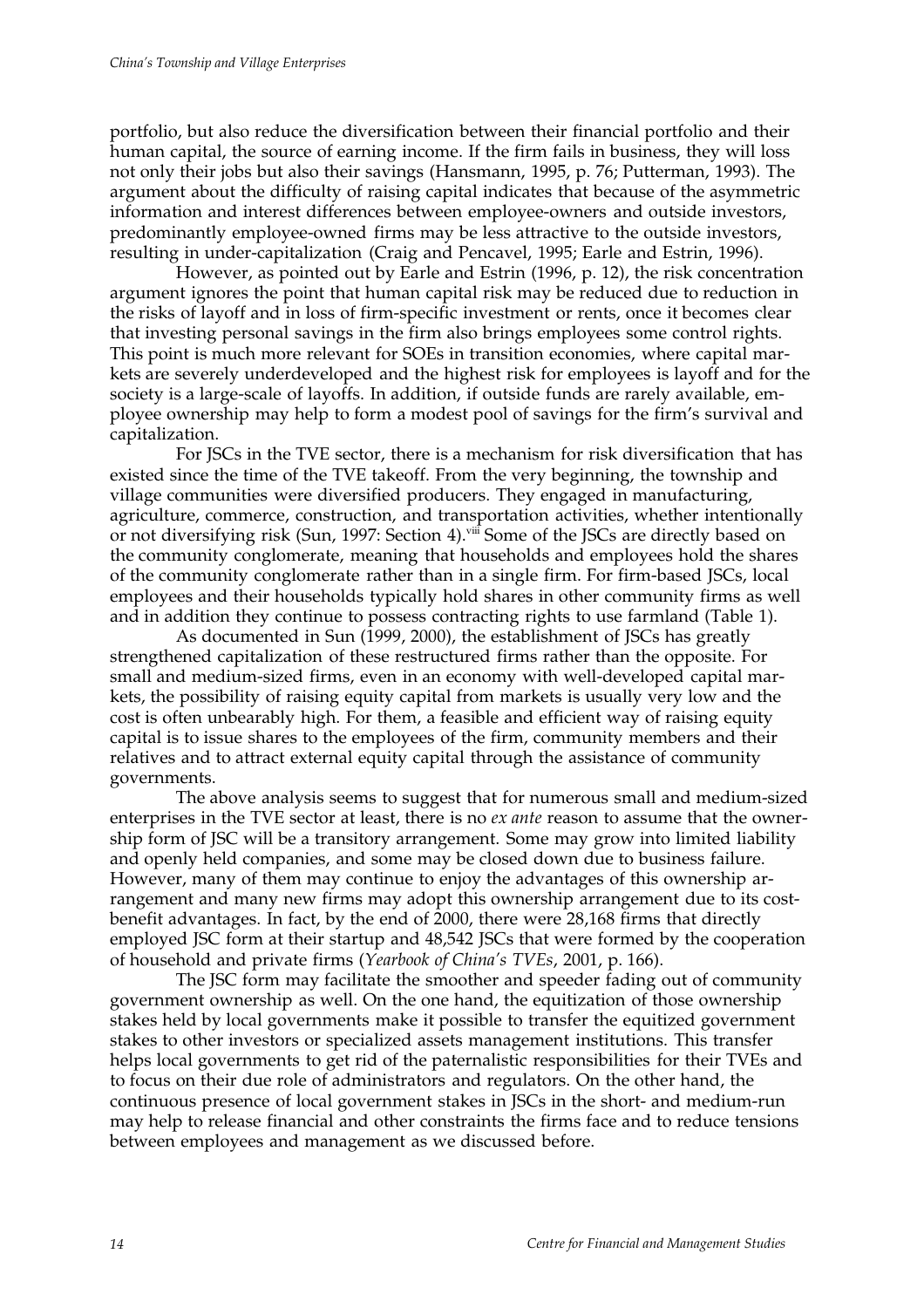### **4. Remaining Challenges to JSC Development and TVE Reform**

Although TVE ownership reform in general and the emergence of employee stock ownership in particular has been effective in curing TVE mechanism degeneration and in improving TVE capitalization, the reform is still in a middle way. The development is uneven, and in particular there are great difficulties at present stage to make consistent, unified, and rigorous legal provisions for standardizing the establishment and operation of various joint ownership forms and JSCs. The uneven development of political democratization at the grass-root level also hinders the healthy evolving of joint ownership forms and JSCs and the further fading out of local government ownership in those communities where the political democratization has lagged behind. Apart from these remaining challenge to TVE reform, many other problems which are closely linked with the features of development in a developing economy like rural China have surfaced and constrained the further development of TVEs. The four major development challenges can be summarized as follows.

First, enterprise management is in general still far from professional and proficient. The major managers are typically from the local community and have a relatively poor educational background. They have strong desires to develop their business but lack of management skills to deal with market competition and to improve internal efficiency. The development of tools for market-based economic decision-making has lagged behind the general growth of the TVE sector. For example, the enterprise accountant usually functions as a bookkeeper rather than an integral part of management mainly due to the severe shortage of professional accountants. As a consequence, many TVE managers have no access to the information flows generated by modern accounting practices, which in turn hinders them from making rational and timely business decisions (*China Daily*, 26 October 1995, p. 2). The shortage of competent engineers and technicians has also undermined the improvement of TVE technological management.

Second, there is an obvious conflict between risk diversification, which implies small scale, and existing technical economies of scale in production. TVEs are typically locally initiated and locally based. In order to diversify business risks, it is rational for a township or village to set up several small-scale TVEs that diversify into different sectors. However, on the other hand, in many industries, small-scale production has no profitable potential at all in the medium- or long-term. This conflict casts a shadow over the long-term prospects of many small-scale TVEs.

Third, the entry of TVEs in many cases is local-resource-driven rather than market-demand-driven. In the past they had no marketing problems due to the widespread supply-shortages. From the mid-1990s onwards, the demand-constraint appears to have become dominant in Chinese economy. Confronted with the increasing demandconstraint, they have to adjust their product structure and update their products so as to meet market demand and maintain their market shares. How to conduct such adjustment and updating has become an urgent challenge to many local-resource-based TVEs.

Fourth, almost all TVEs have been initiated by township governments, village governments, households, and joint-households (so-called "four-wheel driven"), and based on local resources and conditions. The comparative benefits include very low TVE entry costs into non-agricultural sectors and sufficient exploitation of local resources and comparative advantages. However, the comparative costs are significant as well. Rural industrialization has not yet induced meaningful urbanization. As a consequence, TVEs in general will continue to miss the great benefits created by urbanization for a long period. In other words, the further development of TVEs will be increasingly restricted by the lack of infrastructure, market information and strategic services and by poor transportation and communication networks. Furthermore, human capital development of TVEs will be increasingly constrained by localized and kinship-based vested interests and by dual role of their employees as both workers and peasants.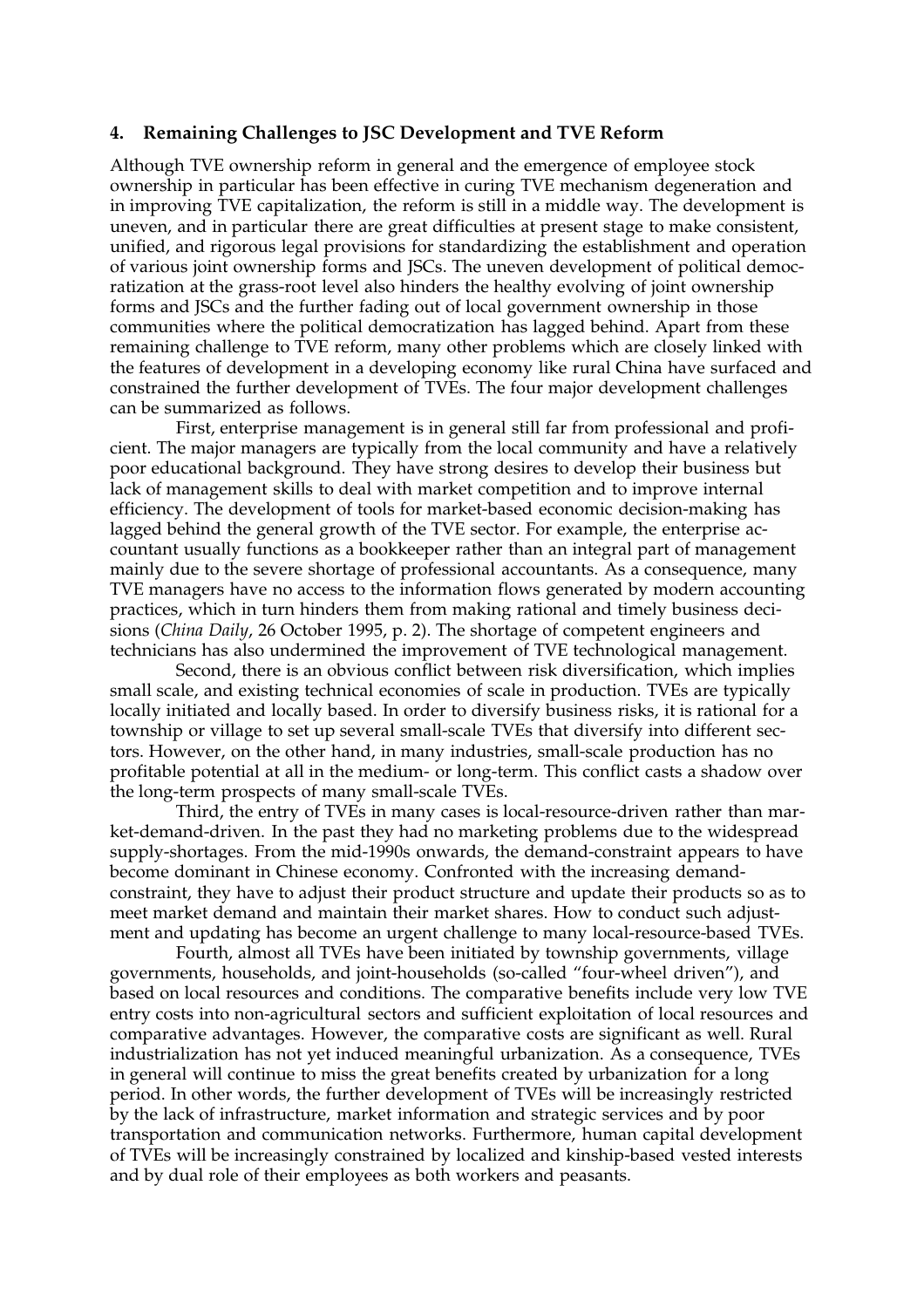At the macroeconomic level, the widespread pattern of TVE distribution suggests three negative consequences: (a) the uses of scarce land and existing infrastructure are inefficient; (b) the development of the service industry is restricted by the absence of demand for its products, meaning that the strong job-creating capability of the service industry, which is urgently needed in China, would not be sufficiently exploited; and (c) there is the risk that environmental pollution may go unchecked in certain localities. In order to tackle these problems the Chinese government has started to pay greater attention to the establishment of industrialized small cities and towns since early 1990s. Some experiments have been conducted and some supporting policies have been issued. The role of both central and local governments in this area is certainly critical.

The challenges linked with the general development problems cannot be solved by ownership reform alone, though ownership reform will create a sound institutional environment for tackling these problems. Ownership reform is only one of the major subjects in the process of TVE development. Management modernization, creation of forms of urbanization which are compatible with TVE growth, human capital development, and catching up modernized corporations are all critical challenges faced by TVEs and Chinese government. The challenges from both reform and development dimensions will continue to place pressure on all of the players in this competition field, providing them with strong incentives and stimulating them to look for innovative and adaptive solutions one after another.

## **5. Concluding Remarks**

In this paper we have briefed the major progresses in the recent radical and successful TVE ownership reform in China. We highlight that the most striking feature of the reform is the fading out of local government ownership through the transitional arrangement of joint-stock ownership across the local government, TVE employees, and external equity investors. We discuss why local government ownership could dominate private ownership in the first two decades of China's transition and then identify three leading factors that have driven the fading out of local government ownership in TVEs in recent years. We present the stylized features of China's joint-stock cooperatives (JSCs), which have been widely adopted in China's TVE sector. To show the distinguished features of China's JSCs from those of industrial cooperatives and closely held employee stock ownership in the West and various employee-owned firms in transitional economies in Europe, we identify and investigate the core mechanisms that developed by China's JSCs. They include those mechanisms that have facilitated to avoid excessive costs of collective decision making, to check inside control, to mobilize internal and external financial resources, to diversify risks, to harmonize labor-management relations, and to provide flexibility for the JSC's further evolving.

The most striking feature of China's joint ownership forms in general and the JSC mode in particular is that it intends to combine the incentive of individual ownership on internal capital accumulation with the strength of the existing institutional and social capitals embedded in the township or village community. In a comparative perspective, they can be regarded as a hybrid mode between the closely held joint-stock firm and the preceding collective TVE, and it represents both development continuity and dynamic adaptation. These modes could be transitional in the case where a jointstock firm or JSC firm grows out of the community and becomes an openly held company. However, the realization that the closely held firm is and will continue to be the dominant form in China's rural economy suggests that the institutional and social capitals embedded in a rural community would continue to be valuable in the future for most community enterprises. When the firm is closely held, its corporate governance problem is fundamentally different from one in the openly held firm. For the closely held firms, the paradigm of the competitive stock market has little to do with them, and their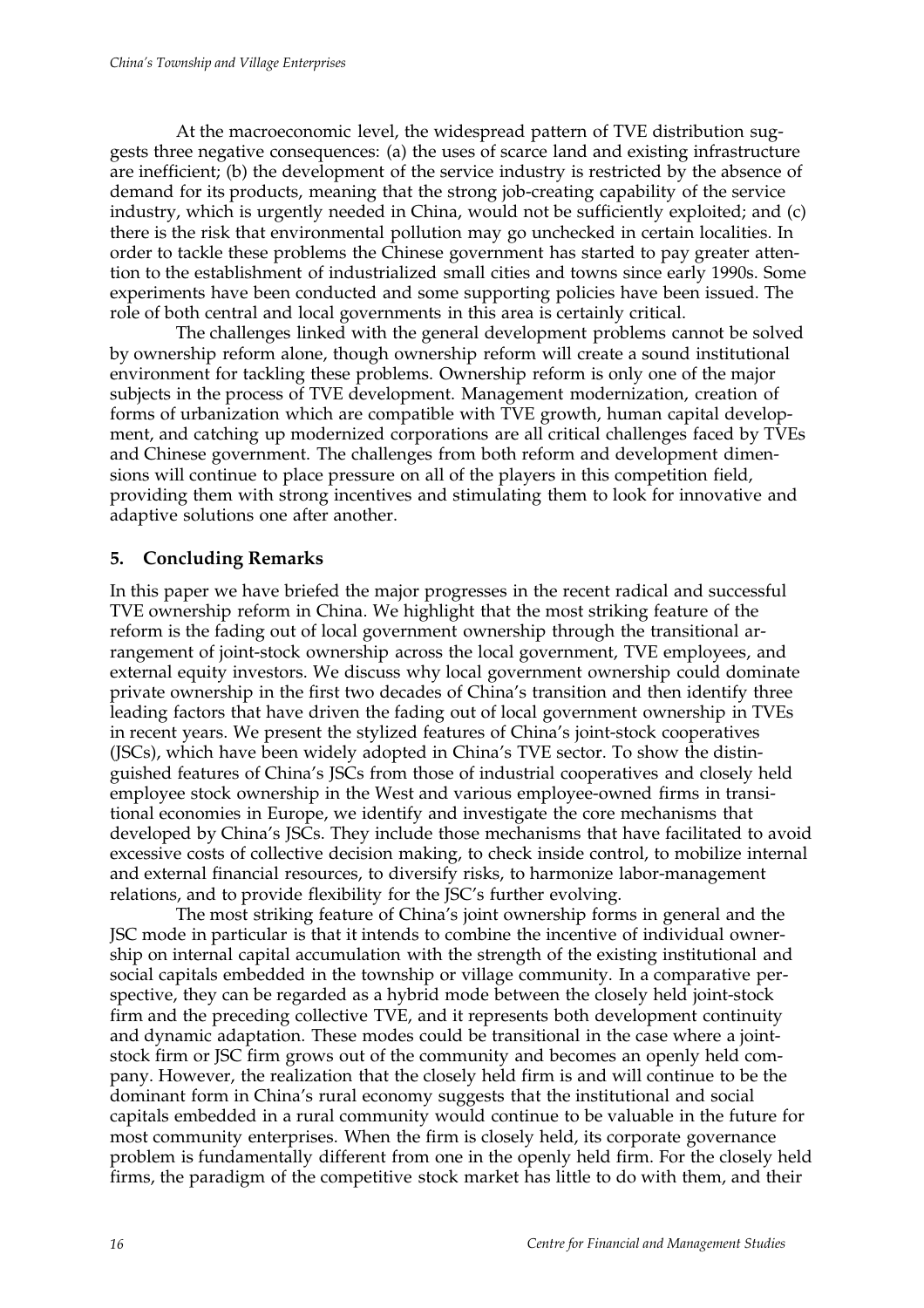governance problems typically involve the use of mutual class shares and managerial networks, re-designing ownership and control via multilateral negotiations, and influence-seeking among different stakeholders. In all these interactive fields, the vesting of social and institutional capital within the community would provide information advantages and cost-saving potentials (Aoki, 2001).

While it has become widely acknowledged that the transition is not an immediate replacement of the old institutional structures by the new ones and that the transition process might be quite long, it is highly desirable to search for transitional ownership and governance mechanisms that are adaptively efficient. Adaptively efficient mechanisms are characterized by their capability to provide economic and political flexibility for people and organizations to adopt to new opportunities. They accommodate to the sequences of progressive levels in know-how and provide incentives for the acquisition of knowledge and learning. They encourage risk-taking and creative activities. They also encourage trials and eliminate errors in a world of uncertainty. If one path does not work, they are able to initiate organizational responses to try new paths until successful outcomes are achieved. Judged by these criteria, this paper suggests that the essential mechanisms of China's employee stock ownership and JSCs in the TVE sector can be qualified to be adaptively efficient. They might be transitional but also have good chance to go beyond the transition. What is certain is that they will continue to pursue adaptive efficiency and catch advantages from more than one institutional and social channel so as to strengthen their competence and to meet new challenges. Pursuing adaptive efficiency via hybrid mode may be the most instructive lesson China's TVE reform has offered to decision-makers and entrepreneurs in transition and developing economies.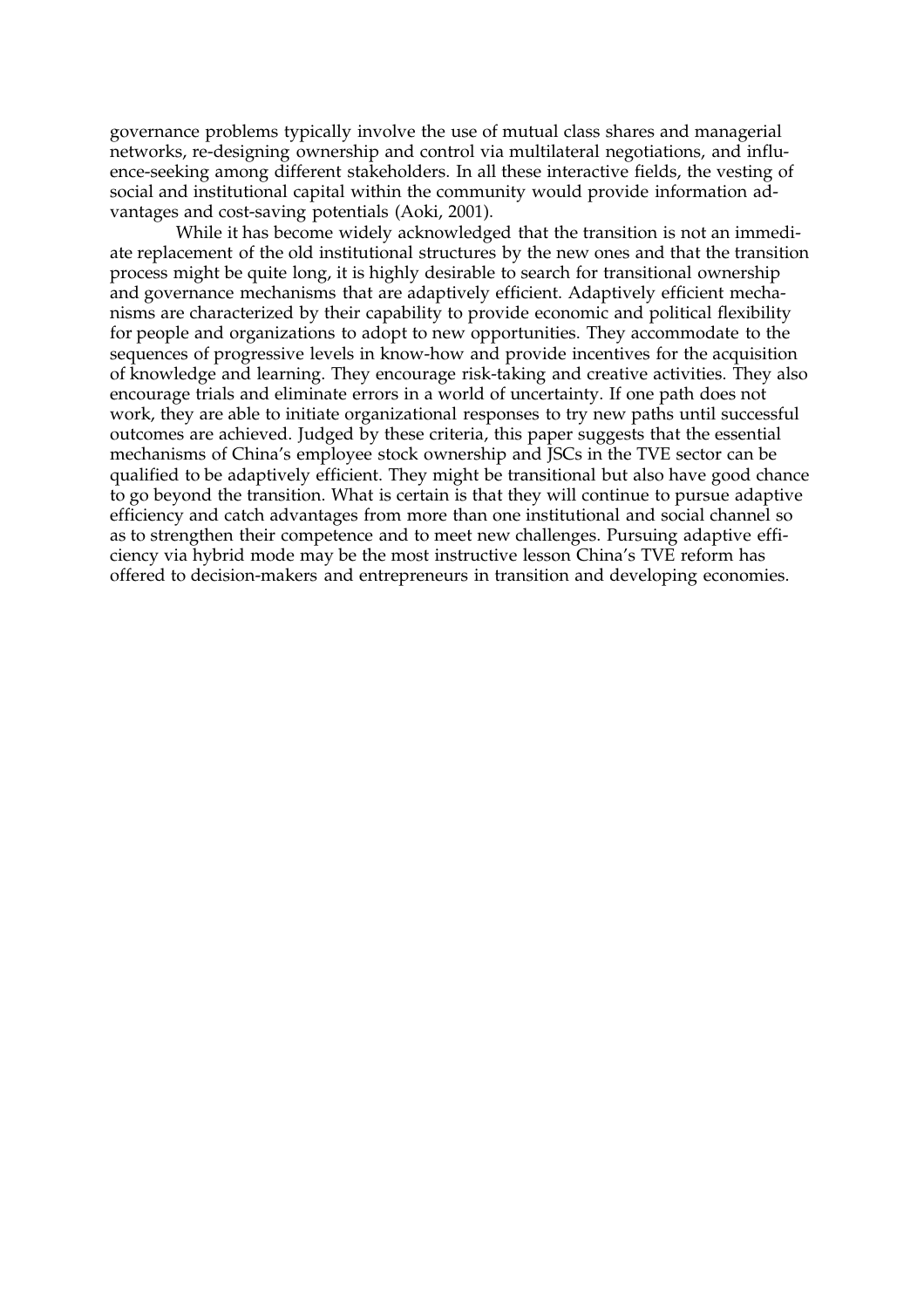# References

Aoki, Masahiko, 2001, *Toward a Comparative Institutional Analysis*. Cambridge MA: MIT Press.

Beijing Survey Group (Rural Department of the Municipal Commission of System Reform and System Reform Office of Tongzhou District), 2000, "Evaluating the Quality of TVE Restructuring in Tongzhou District", *China's Rural Economy* (*Zhongguo Nongcun Jingji*, in Chinese), no. 6 (June): 37-42.

Bonin, John P., Derek C. Jones, and Louis Putterman, 1993, "Theoretical and Empirical Studies of Producer Co-operatives: Will Ever the Twain Meet?" *Journal of Economic Literature*, 31 (3): 1290-320.

Byrd, William and Qingsong Lin (eds) (1990), *China's Rural Industry: Structure, Development and Reform*. New York: Oxford University Press.

Che, Jiahua, 2002, "From the Grabbing Hand to the Helping Hand: A Rent Seeking Model of China's Township-Village Enterprises", UNU/WIDER Discussion Paper DP 2002/13. United Nations University, WIDER, Helsinki, Finland.

Che, Jiahua and Yingyi Qian, 1998a, "Insecure Property Rights and Government Ownership of Firms", *Quarterly Journal of Economics*, 113 (2): 467-496.

Che, Jiahua and Yingyi Qian, 1998b, "Institutional Environment, Community Government, and Corporate Governance: Understanding China's Township-Village Enterprises", *Journal of Law, Economics, and Organization*, 14 (1): 1-23.

Chen, Hongyi and Scott Rozelle, 1999, "Leaders, Managers, and the Organization of Township and Village Enterprises in China", *Journal of Development Economics*, 60: 529- 577.

Cheney, George, 2000, *Value at Work: Employee Participation Meets Market Pressure at Mondragon*. Cornell University Press: Ithaca and London.

*China Daily* (English newspaper published in China).

Craig, Ben and John Pencavel, 1995, "Participation and Productivity: A Comparison of Worker Co-operatives and Conventional Firms in the Plywood Industry", *Brookings Papers on Economic Activity: Microeconomics 1995*: 121-74.

Dong, Xiao-yuan, Paul Bowles and Samuel P.S. Ho (2002), "Does Employee Share Ownership Matter? Some Evidence on Employee Attitudes in China's Post-Privatization Rural Industry", manuscript, Department of Economics, University of Winnipeg, Canada.

Earle, John S. and Saul Estrin, 1996, "Employee Ownership in Transition", in Frydman, Roman, Cheryl W. Gray and Andrzej Rapaczynski (eds.), *Corporate Governance in Central Europe and Russia*, Vol. 2. Central European University Press: Budapest.

*Economic Daily* (*Jingji Ribao*).

Hansmann, Henry, 1996, *The Ownership of Enterprises*. The Belknap Press of Harvard University: Cambridge, MA.

Jefferson, Gary H., 1998, "China's State Enterprises: Public Goods, Externalities, and Coase," *American Economic Review*, 88, 2 (May): 428-432.

Li, David, 1996, "A Theory of Ambiguous Property Rights in Transitional Economies", *Journal of Comparative Economics*, 23, 1: 1-19.

Liu, Liyun and Dong Zhang (2001), "Promoting Innovative Mechanisms and Enhancing Development Potentials: A Survey of 61 Larger TVEs in Sishan City", *China Rural Economy*, no. 3 (March): 45-48 (in Chinese).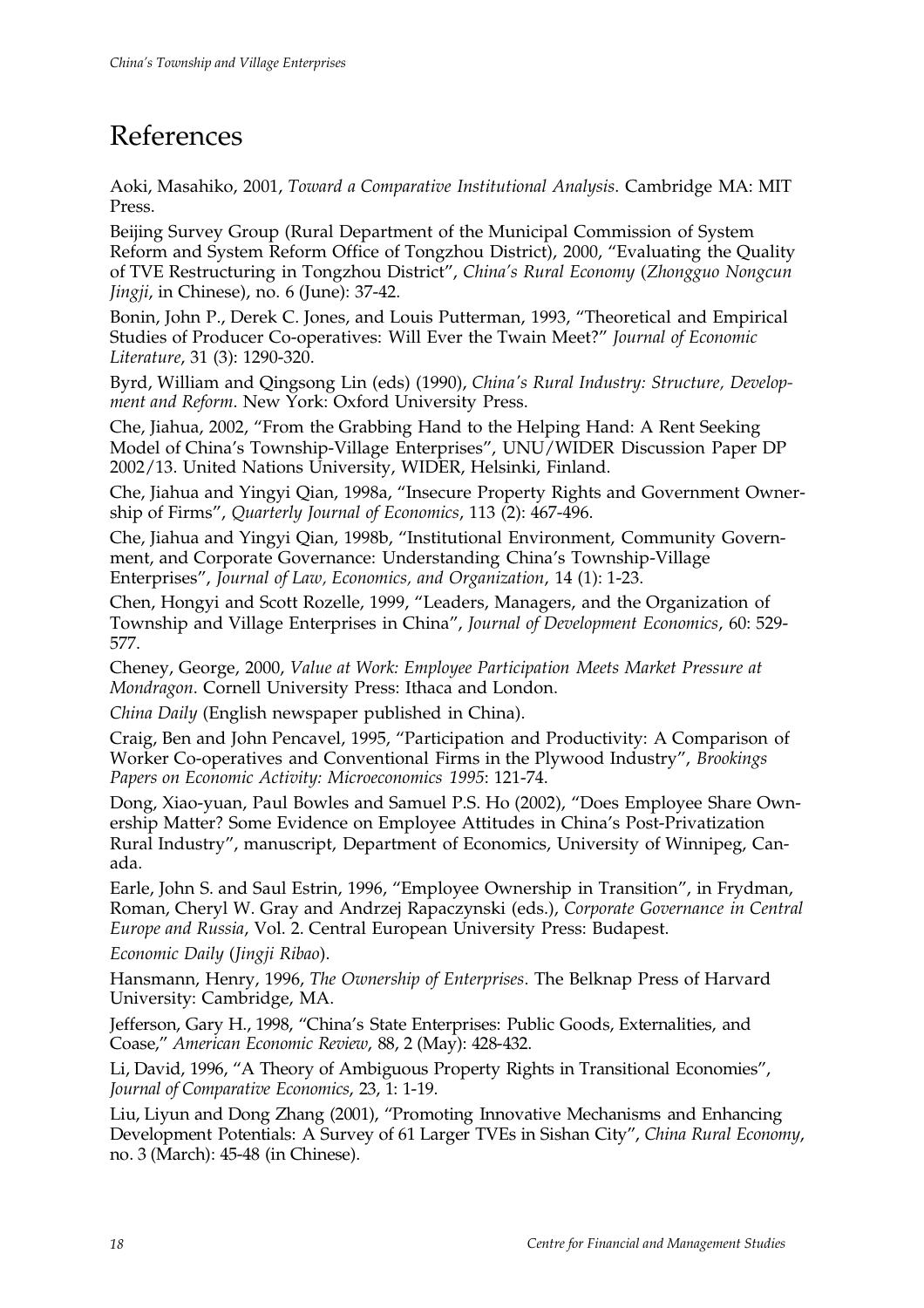Ministry of Agriculture, 1997, "The Status of China's TVEs and the Suggestions for TVE Reform and Development in the Future," in *People's Daily* (*Renmin Ribao*), 24 April 1997. *People's Daily* (*Renmin Ribao*).

Perotti, Enrico, Laixiang Sun and Liang Zou (1999) "State-Owned versus Township and Village Enterprises in China," *Comparative Economics Studies*, 41, 2 (Summer): 151-179.

Putterman, Louis, 1993, "Ownership and the Nature of the Firm", *Journal of Comparative Economics*, 17, 2 (June): 243-63.

Qian, Yingyi, 1996, "Enterprise Reform in China: Agency Problems and Political Control", *Economics of Transition*, 4, 2: 427-447.

Shi, Xiongru, and Jinbo You (1997), "An Analysis of the Heavy Debt in Rural Enterprises of Southern Jiangsu," *China Rural Economy* (*Zhongguo Nongcun Jingji*, in Chinese), No. 1 (Jan.), pp. 10-16.

*Statistical Yearbook of China* (various issues), edited by State Statistical Bureau, Beijing: China Statistics Press.

Sun, Laixiang, 1997, "Emergence of Unorthodox Ownership and Governance Structures in East Asia: An Alternative Transition Path," Research for Action Series RFA38, United Nations University, WIDER, Helsinki, Finland.

Sun, Laixiang, 1999, *The Evolutionary Dynamics of China's Small and Medium-sized Enterprises in the 1990s*, World Development Studies Series WDS 14, United Nations University, WIDER, Helsinki, Finland.

Sun, Laixiang, 2000, "Anticipatory Ownership Reform Driven by Competition: China's Township-Village and Private Enterprises in the 1990s", *Comparative Economic Studies*, 42, 3 (Fall): 49-75.

Tian, Guoqiang, 2000, "Property Rights and the Nature of Chinese Collective Enterprises", *Journal of Comparative Economics*, 28, 2: 247-268.

*Yearbook of China's Township and Village Enterprises* (various issues), edited by the Editorial Committee of the Yearbook. Beijing: China Agriculture Press.

Vermeer, Eduard B. (1996), "Experiments with Rural Industrial Shareholding Cooperatives: The Case of Zhoucun District, Shandong Province", *China Information*, 10, 3/4, pp. 75-107.

Wang, Tianyi, Huanliang Yang and Chuanfu Qiao, 1997, *China's Joint-Stock Cooperative Economy*, Beijing: Enterprise Management Press (in Chinese).

Xu, Zhimin and Jianliang Zhang (1997), "Rapidly Increased Capital versus Decreased Capital Efficiency in Township and Village Enterprises: Survey over TVEs in Suzhou of Jiangsu Province," *China Rural Economy* (*Zhongguo Nongcun Jingji*, in Chinese), No. 3 (March): 51-58.

You, Lixin and Shuhua Wang, 1997, "An Investigation Report on 'Letting Small SOEs Go'," *Economic Research Reference* (*Jingji Yanjiu Cankao*, in Chinese).

Zou, Liang and Laixiang Sun, 1996, "Interest Rate Policy and Incentives of State-owned Enterprises in the Transitional China," *Journal of Comparative Economics*, 23, 3 (Dec.), pp.  $292 - 318.$